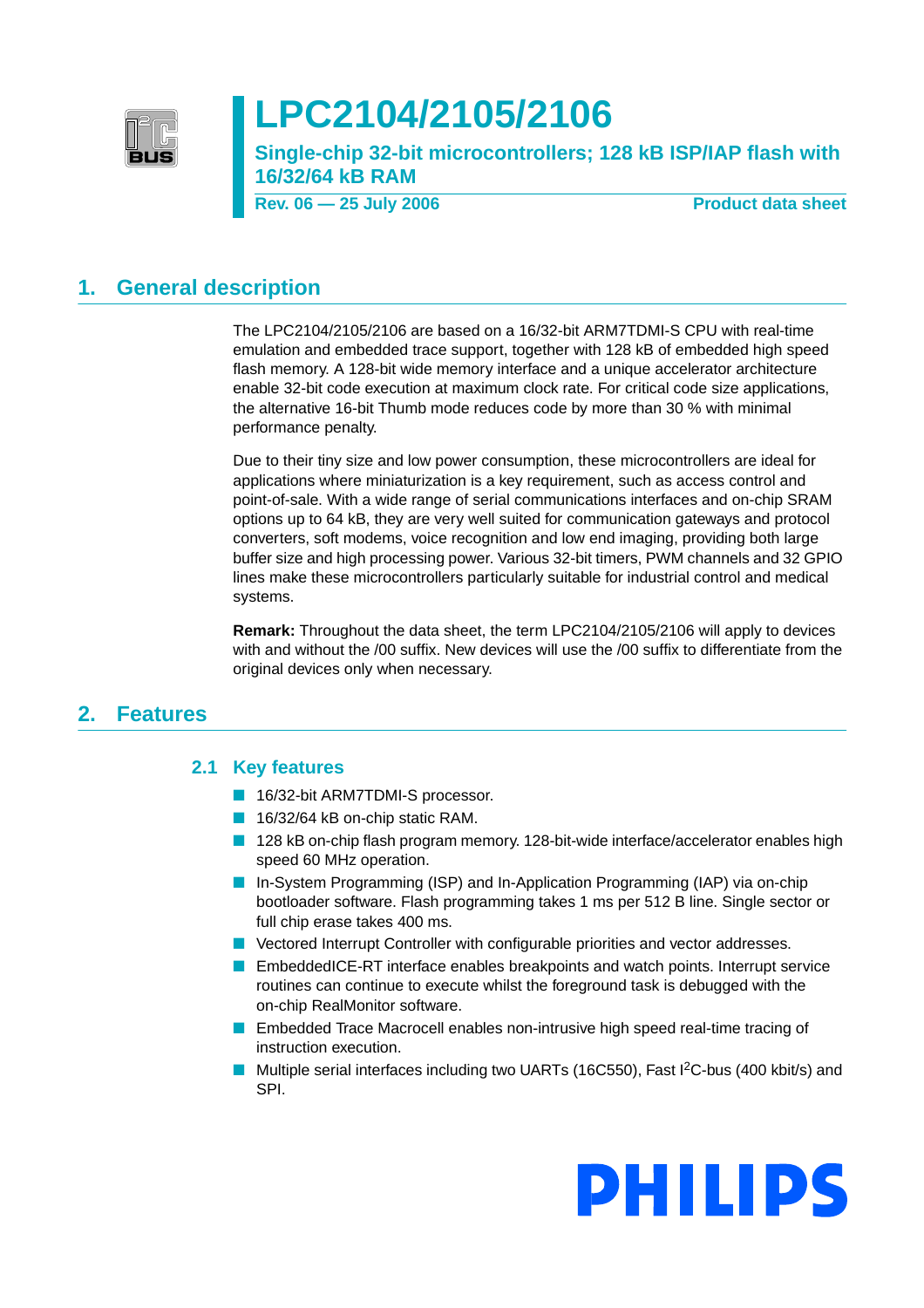- Two 32-bit timers (7 capture/compare channels), PWM unit (6 outputs), Real Time Clock and Watchdog.
- **Up to thirty-two 5 V tolerant general purpose I/O pins in a tiny LQFP48 (7**  $\times$  **7 mm<sup>2</sup>)** package.
- 60 MHz maximum CPU clock available from programmable on-chip Phase-Locked Loop with settling time of 100 µs.
- On-chip crystal oscillator with an operating range of 1 MHz to 30 MHz.
- Two low power modes, Idle and Power-down.
- Processor wake-up from Power-down mode via external interrupt.
- Individual enable/disable of peripheral functions for power optimization.
- Dual power supply:
	- ◆ CPU operating voltage range of 1.65 V to 1.95 V (1.8 V  $\pm$  8.3 %).
	- $\blacklozenge$  I/O power supply range of 3.0 V to 3.6 V (3.3 V  $\pm$  10 %) with 5 V tolerant I/O pads.

### <span id="page-1-0"></span>**3. Ordering information**

| Table 1.        | <b>Ordering information</b> |                                                                                                                      |                |  |  |  |  |  |
|-----------------|-----------------------------|----------------------------------------------------------------------------------------------------------------------|----------------|--|--|--|--|--|
| Type number     | Package                     |                                                                                                                      |                |  |  |  |  |  |
|                 | <b>Name</b>                 | <b>Description</b>                                                                                                   | <b>Version</b> |  |  |  |  |  |
| LPC2104BBD48    | LQFP48                      | plastic low profile quad flat package; 48 leads;<br>body $7 \times 7 \times 1.4$ mm                                  | SOT313-2       |  |  |  |  |  |
| LPC2104FBD48/00 | LOFP48                      | plastic low profile quad flat package; 48 leads;<br>body $7 \times 7 \times 1.4$ mm                                  | SOT313-2       |  |  |  |  |  |
| LPC2105BBD48    | LOFP48                      | plastic low profile quad flat package; 48 leads;<br>body $7 \times 7 \times 1.4$ mm                                  | SOT313-2       |  |  |  |  |  |
| LPC2105FBD48/00 | LOFP48                      | plastic low profile quad flat package; 48 leads;<br>body $7 \times 7 \times 1.4$ mm                                  | SOT313-2       |  |  |  |  |  |
| LPC2106FBD48    | LOFP48                      | plastic low profile quad flat package; 48 leads;<br>body $7 \times 7 \times 1.4$ mm                                  | SOT313-2       |  |  |  |  |  |
| LPC2106FBD48/00 | LQFP48                      | plastic low profile quad flat package; 48 leads;<br>body $7 \times 7 \times 1.4$ mm                                  | SOT313-2       |  |  |  |  |  |
| LPC2106FHN48    | HVQFN48                     | plastic thermal enhanced very thin quad flat<br>package; no leads; 48 terminals; body<br>$7 \times 7 \times 0.85$ mm | SOT619-1       |  |  |  |  |  |
| LPC2106FHN48/00 | HVQFN48                     | plastic thermal enhanced very thin quad flat<br>package; no leads; 48 terminals; body<br>$7 \times 7 \times 0.85$ mm | SOT619-1       |  |  |  |  |  |

#### <span id="page-1-1"></span>**3.1 Ordering options**

#### **Table 2. Ordering options**

| Type number     | <b>Flash memory</b> | <b>RAM</b> | Temperature range  |
|-----------------|---------------------|------------|--------------------|
| LPC2104BBD48    | 128 kB              | 16 kB      | 0 °C to +70 °C     |
| LPC2104FBD48/00 | 128 kB              | 16 kB      | 0 °C to +70 °C     |
| LPC2105BBD48    | 128 kB              | 32 kB      | 0 °C to +70 °C     |
| LPC2105FBD48/00 | 128 kB              | 32 kB      | 0 °C to +70 °C     |
| LPC2106FBD48    | 128 kB              | 64 kB      | $-40$ °C to +85 °C |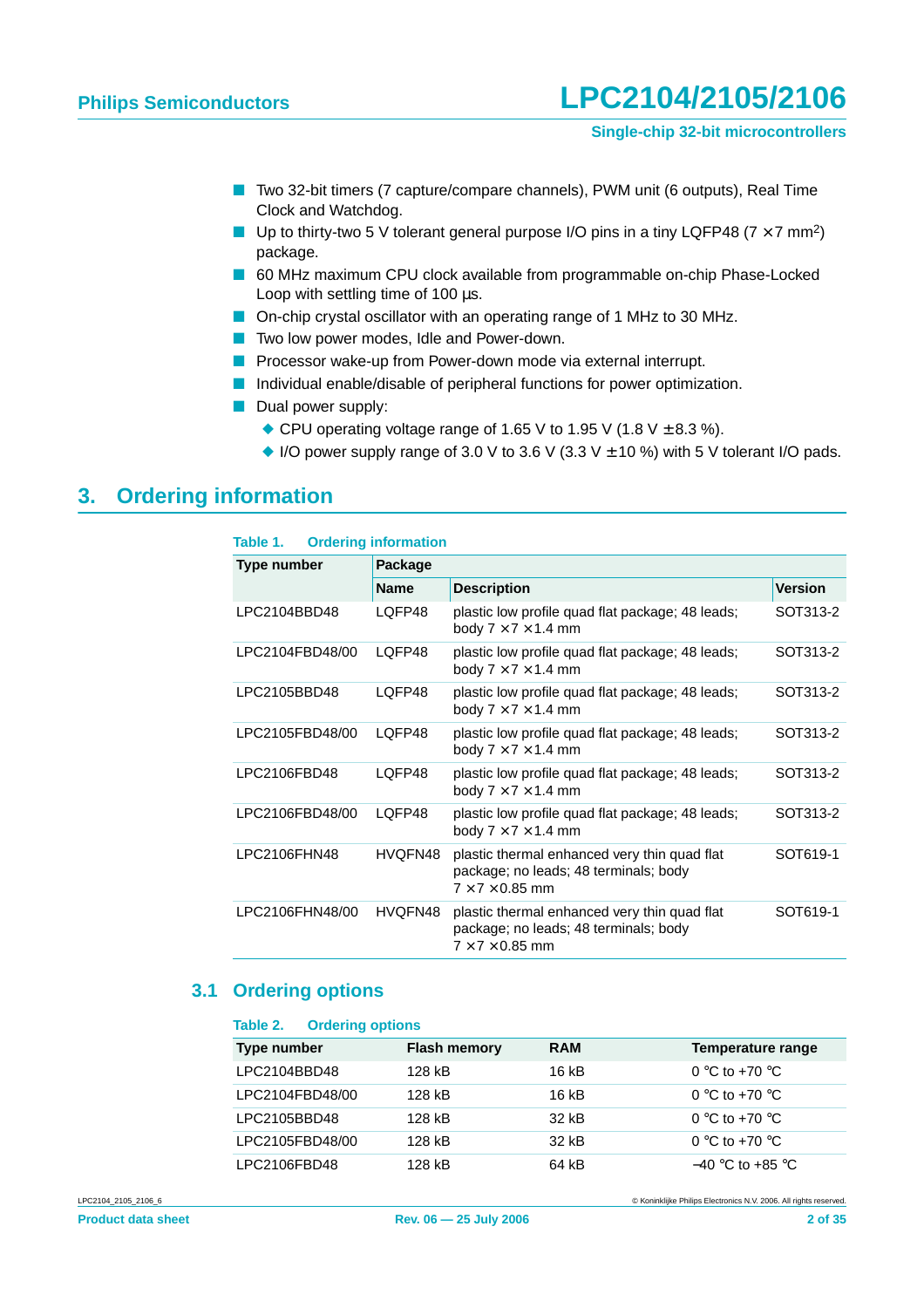### **Single-chip 32-bit microcontrollers**

#### **Table 2. Ordering options** …continued

| Type number     | <b>Flash memory</b> | <b>RAM</b> | Temperature range  |
|-----------------|---------------------|------------|--------------------|
| LPC2106FBD48/00 | 128 kB              | 64 kB      | $-40$ °C to +85 °C |
| LPC2106FHN48    | 128 kB              | 64 kB      | $-40$ °C to +85 °C |
| LPC2106FHN48/00 | 128 kB              | 64 kB      | $-40$ °C to +85 °C |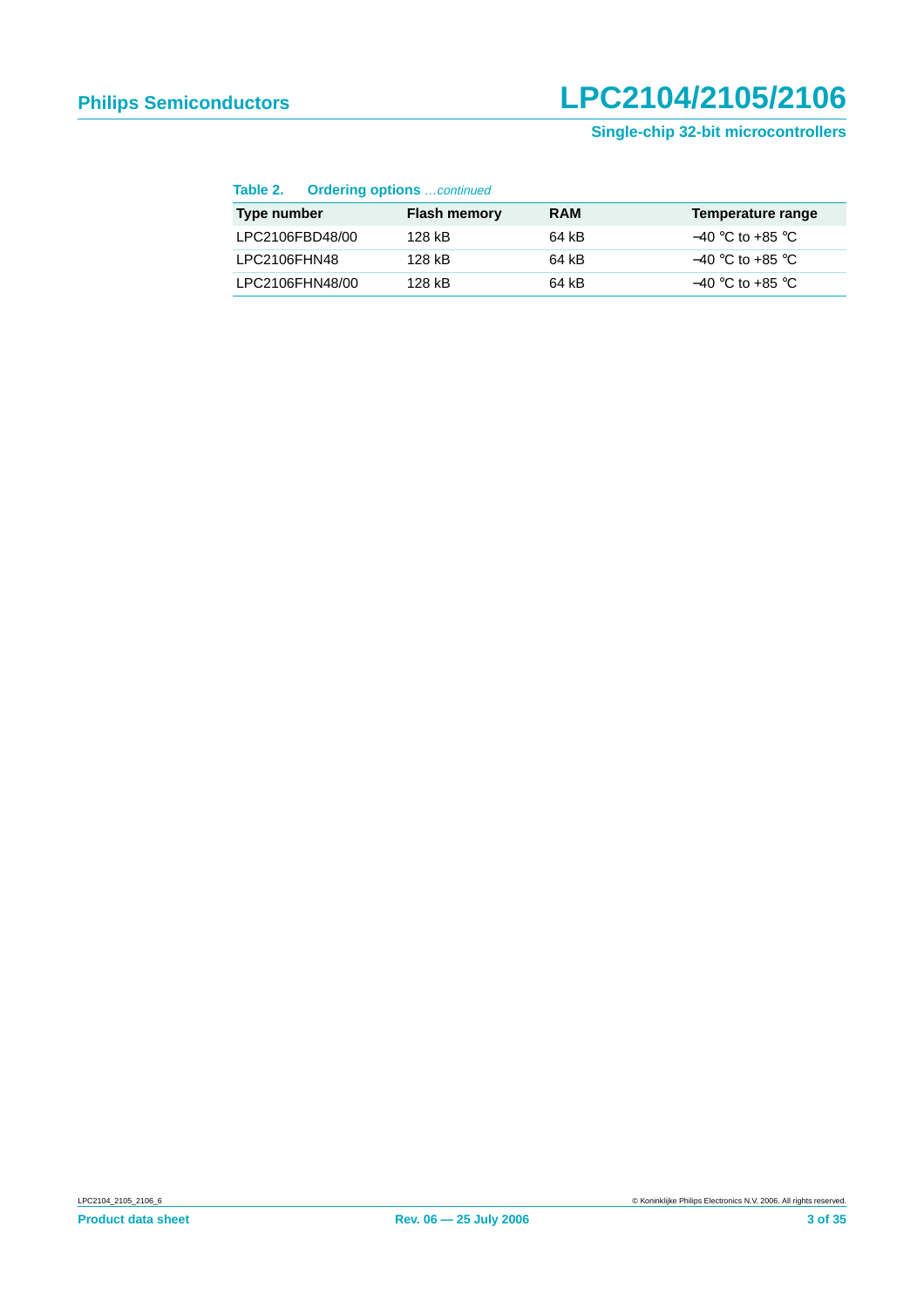**Single-chip 32-bit microcontrollers**

### <span id="page-3-0"></span>**4. Block diagram**

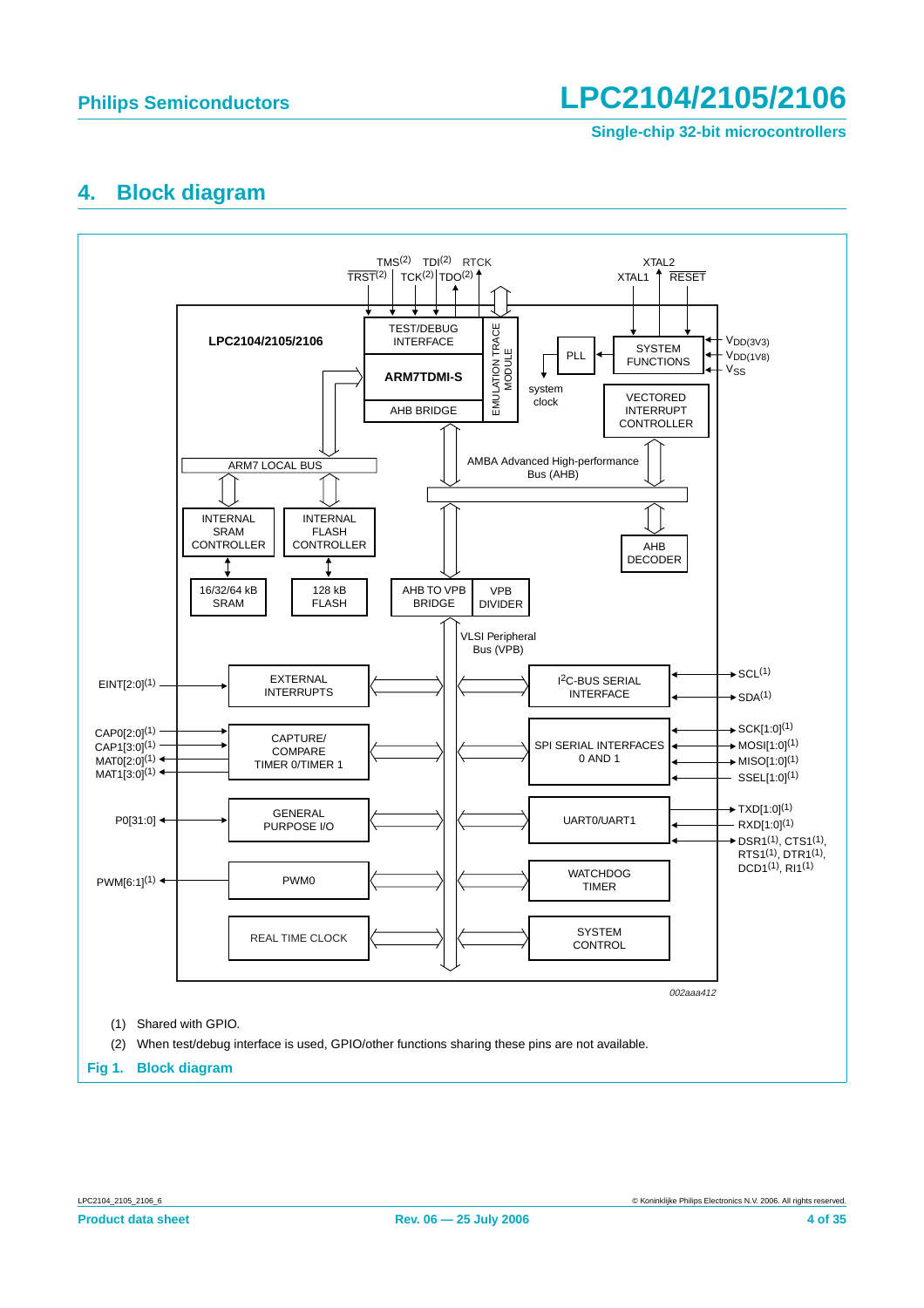**Single-chip 32-bit microcontrollers**

## <span id="page-4-0"></span>**5. Pinning information**

### **5.1 Pinning**

<span id="page-4-1"></span>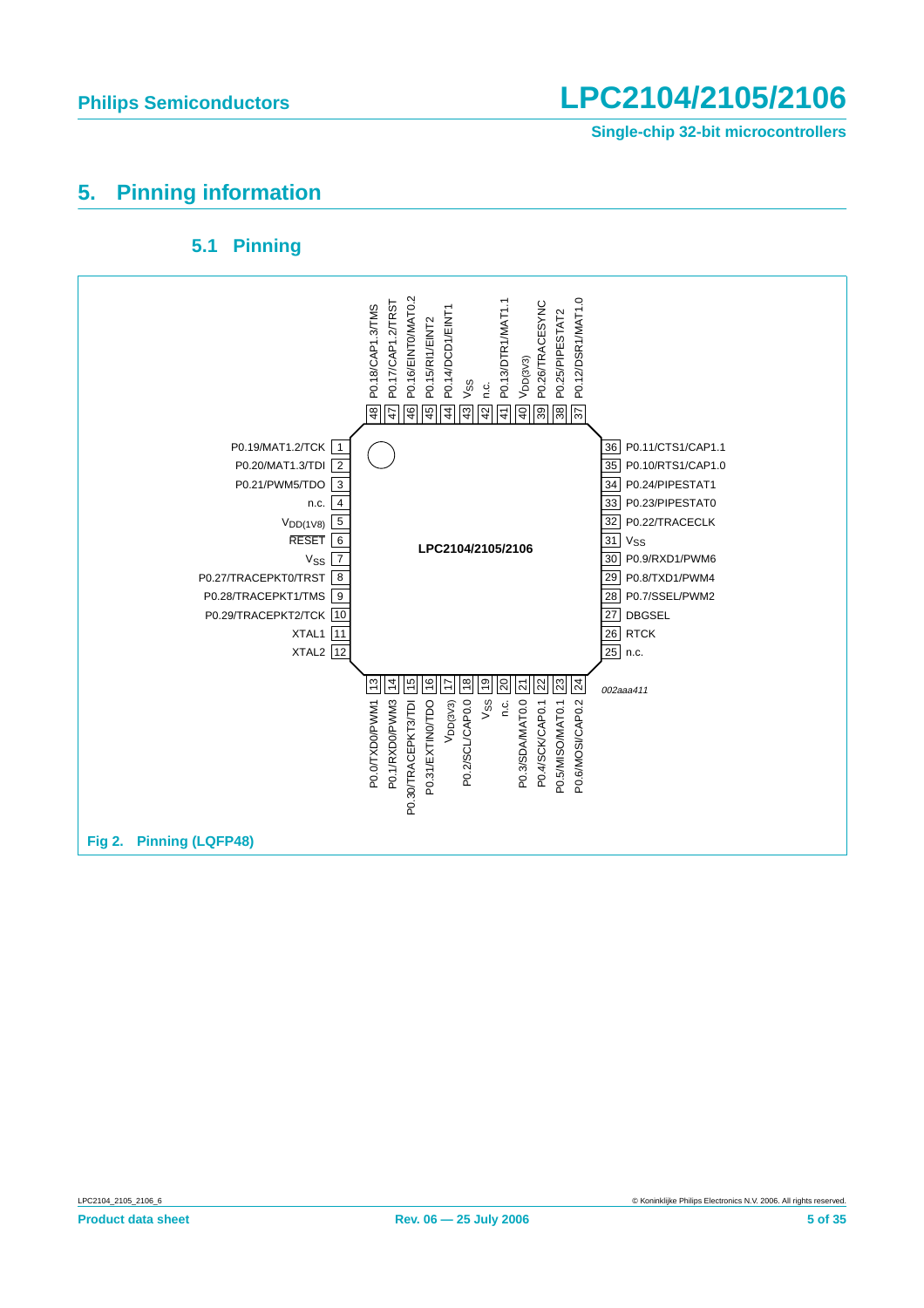#### **Single-chip 32-bit microcontrollers**

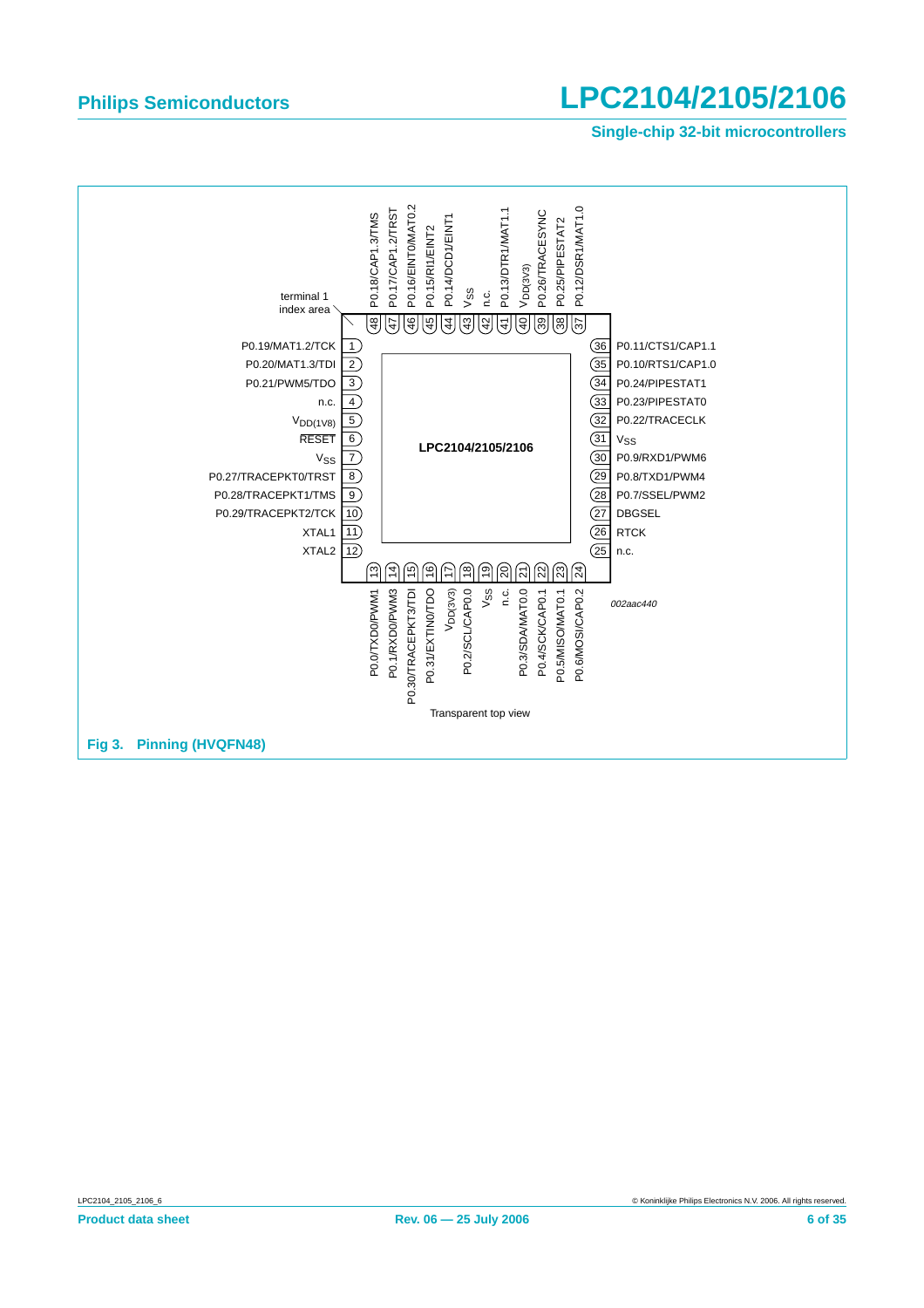## **5.2 Pin description**

<span id="page-6-0"></span>

| Table 3.<br><b>Pin description</b> |     |             |                                                                                                                                                                                                         |
|------------------------------------|-----|-------------|---------------------------------------------------------------------------------------------------------------------------------------------------------------------------------------------------------|
| <b>Symbol</b>                      | Pin | <b>Type</b> | <b>Description</b>                                                                                                                                                                                      |
| P0.0 to P0.31                      |     | I/O         | Port 0: Port 0 is a 32-bit bidirectional I/O port with individual direction controls for<br>each bit. The operation of port 0 pins depends upon the pin function selected via<br>the Pin Connect Block. |
| P0.0/TXD0/PWM1                     | 13  | I/O         | $PO.0$ - Port 0 bit 0                                                                                                                                                                                   |
|                                    |     | O           | <b>TXD0</b> - Transmitter output for UART 0                                                                                                                                                             |
|                                    |     | O           | <b>PWM1</b> - Pulse Width Modulator output 1                                                                                                                                                            |
| P0.1/RXD0/PWM3                     | 14  | 1/O         | $P0.1 - Port 0 bit 1$                                                                                                                                                                                   |
|                                    |     |             | RXD0 - Receiver input for UART 0                                                                                                                                                                        |
|                                    |     | O           | <b>PWM3</b> - Pulse Width Modulator output 3                                                                                                                                                            |
| P0.2/SCL/CAP0.0                    | 18  | 1/O         | $P0.2$ - Port 0 bit 2                                                                                                                                                                                   |
|                                    |     | 1/O         | $SCL$ - ${}^{12}C$ -bus clock input/output. Open drain output (for ${}^{12}C$ -bus compliance)                                                                                                          |
|                                    |     |             | CAP0.0 - Capture input for Timer 0, channel 0                                                                                                                                                           |
| P0.3/SDA/MAT0.0                    | 21  | 1/O         | $P0.3$ - Port 0 bit 3                                                                                                                                                                                   |
|                                    |     | 1/O         | $SDA - l^2C$ -bus data input/output. Open drain output (for $l^2C$ -bus compliance)                                                                                                                     |
|                                    |     | O           | MATO.0 - Match output for Timer 0, channel 0                                                                                                                                                            |
| P0.4/SCK/CAP0.1                    | 22  | 1/O         | $PO.4$ - Port 0 bit 4                                                                                                                                                                                   |
|                                    |     | I/O         | <b>SCK</b> — Serial clock. SPI clock output from master or input to slave                                                                                                                               |
|                                    |     | L           | CAP0.1 - Capture input for Timer 0, channel 1                                                                                                                                                           |
| P0.5/MISO/MAT0.1                   | 23  | 1/O         | $P0.5 -$ Port 0 bit 5                                                                                                                                                                                   |
|                                    |     | I/O         | MISO - Master In Slave Out. Data input to SPI master or data output from SPI<br>slave                                                                                                                   |
|                                    |     | O           | MAT0.1 - Match output for Timer 0, channel 1                                                                                                                                                            |
| P0.6/MOSI/CAP0.2                   | 24  | I/O         | $PO.6$ – Port 0 bit 6                                                                                                                                                                                   |
|                                    |     | I/O         | MOSI - Master Out Slave In. Data output from SPI master or data input to SPI<br>slave                                                                                                                   |
|                                    |     | L           | CAP0.2 - Capture input for Timer 0, channel 2                                                                                                                                                           |
| P0.7/SSEL/PWM2                     | 28  | I/O         | $PO.7$ - Port 0 bit 7                                                                                                                                                                                   |
|                                    |     | I           | <b>SSEL</b> - Slave Select; selects the SPI interface as a slave                                                                                                                                        |
|                                    |     | O           | <b>PWM2</b> - Pulse Width Modulator output 2                                                                                                                                                            |
| P0.8/TXD1/PWM4                     | 29  | I/O         | P0.8 - Port 0 bit 8                                                                                                                                                                                     |
|                                    |     | O           | TXD1 - Transmitter output for UART 1                                                                                                                                                                    |
|                                    |     | O           | <b>PWM4</b> - Pulse Width Modulator output 4                                                                                                                                                            |
| P0.9/RXD1/PWM6                     | 30  | I/O         | P0.9 - Port 0 bit 9                                                                                                                                                                                     |
|                                    |     | L           | RXD1 - Receiver input for UART 1                                                                                                                                                                        |
|                                    |     | O           | <b>PWM6</b> - Pulse Width Modulator output 6                                                                                                                                                            |
| P0.10/RTS1/CAP1.0                  | 35  | I/O         | <b>P0.10</b> - Port 0 bit 10                                                                                                                                                                            |
|                                    |     | O           | RTS1 - Request to Send output for UART 1                                                                                                                                                                |
|                                    |     | L           | CAP1.0 - Capture input for Timer 1, channel 0                                                                                                                                                           |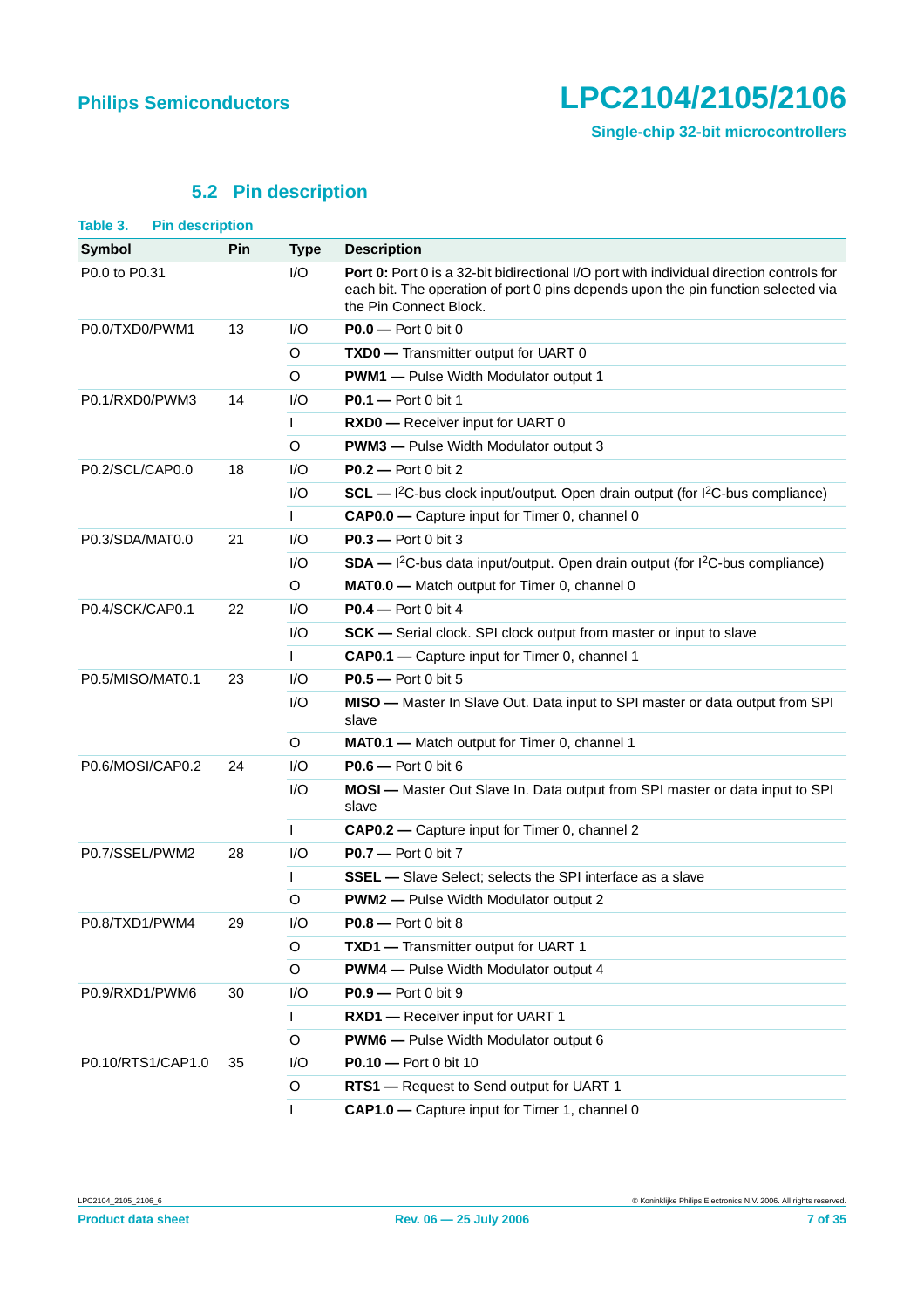**Single-chip 32-bit microcontrollers**

| Pin description continued<br>Table 3. |              |              |                                                                             |
|---------------------------------------|--------------|--------------|-----------------------------------------------------------------------------|
| <b>Symbol</b>                         | <b>Pin</b>   | <b>Type</b>  | <b>Description</b>                                                          |
| P0.11/CTS1/CAP1.1                     | 36           | I/O          | P0.11 - Port 0 bit 11                                                       |
|                                       |              |              | CTS1 - Clear to Send input for UART 1                                       |
|                                       |              | L            | CAP1.1 - Capture input for Timer 1, channel 1                               |
| P0.12/DSR1/MAT1.0                     | 37           | I/O          | <b>P0.12</b> - Port 0 bit 12                                                |
|                                       |              | L            | DSR1 - Data Set Ready input for UART 1                                      |
|                                       |              | O            | MAT1.0 - Match output for Timer 1, channel 0                                |
| P0.13/DTR1/MAT1.1                     | 41           | I/O          | $P0.13 - Port 0 bit 13$                                                     |
|                                       |              | O            | DTR1 - Data Terminal Ready output for UART 1                                |
|                                       |              | O            | MAT1.1 - Match output for Timer 1, channel 1                                |
| P0.14/DCD1/EINT1                      | 44           | I/O          | <b>P0.14</b> - Port 0 bit 14                                                |
|                                       |              |              | <b>DCD1</b> - Data Carrier Detect input for UART 1                          |
|                                       |              | $\mathbf{I}$ | <b>EINT1</b> - External interrupt 1 input                                   |
| P0.15/RI1/EINT2                       | 45           | I/O          | P0.15 - Port 0 bit 15                                                       |
|                                       |              |              | RI1 - Ring Indicator input for UART 1                                       |
|                                       |              | O            | <b>EINT2</b> - External interrupt 2 input                                   |
| P0.16/EINT0/MAT0.2                    | 46           | I/O          | P0.16 - Port 0 bit 16                                                       |
|                                       |              | L            | <b>EINTO</b> - External interrupt 0 input                                   |
|                                       |              | O            | MAT0.2 - Match output for Timer 0, channel 2                                |
| P0.17/CAP1.2/TRST                     | 47           | I/O          | P0.17 - Port 0 bit 17                                                       |
|                                       |              | $\mathbf{I}$ | CAP1.2 - Capture input for Timer 1, channel 2                               |
|                                       |              | L            | TRST - Test Reset for JTAG interface, primary JTAG pin group                |
| P0.18/CAP1.3/TMS                      | 48           | I/O          | <b>P0.18</b> - Port 0 bit 18                                                |
|                                       |              | L            | CAP1.3 - Capture input for Timer 1, channel 3                               |
|                                       |              | $\mathbf{I}$ | <b>TMS</b> — Test Mode Select for JTAG interface, primary JTAG pin group    |
| P0.19/MAT1.2/TCK                      | $\mathbf{1}$ | I/O          | P0.19 - Port 0 bit 19                                                       |
|                                       |              | O            | MAT1.2 - Match output for Timer 1, channel 2                                |
|                                       |              |              | TCK - Test Clock for JTAG interface, primary JTAG pin group                 |
| P0.20/MAT1.3/TDI                      | 2            | I/O          | P0.20 - Port 0 bit 20                                                       |
|                                       |              | O            | MAT1.3 - Match output for Timer 1, channel 3                                |
|                                       |              | L            | TDI - Test Data In for JTAG interface, primary JTAG pin group               |
| P0.21/PWM5/TDO                        | 3            | I/O          | <b>P0.21</b> - Port 0 bit 21                                                |
|                                       |              | O            | <b>PWM5</b> - Pulse Width Modulator output 5                                |
|                                       |              | $\mathsf O$  | TDO - Test Data Out for JTAG interface, primary JTAG pin group              |
| P0.22/TRACECLK                        | 32           | I/O          | <b>P0.22</b> - Port 0 bit 22                                                |
|                                       |              | $\mathsf O$  | <b>TRACECLK</b> - Trace Clock. Standard I/O port with internal pull-up      |
| P0.23/PIPESTAT0                       | 33           | I/O          | P0.23 - Port 0 bit 23                                                       |
|                                       |              | O            | PIPESTATO - Pipeline Status, bit 0. Standard I/O port with internal pull-up |
| P0.24/PIPESTAT1                       | 34           | I/O          | <b>P0.24</b> - Port 0 bit 24                                                |
|                                       |              | $\mathsf O$  | PIPESTAT1 - Pipeline Status, bit 1. Standard I/O port with internal pull-up |
| P0.25/PIPESTAT2                       | 38           | I/O          | <b>P0.25</b> - Port 0 bit 25                                                |
|                                       |              | O            | PIPESTAT2 - Pipeline Status, bit 2. Standard I/O port with internal pull-up |

LPC2104\_2105\_2106\_6 © Koninklijke Philips Electronics N.V. 2006. All rights reserved.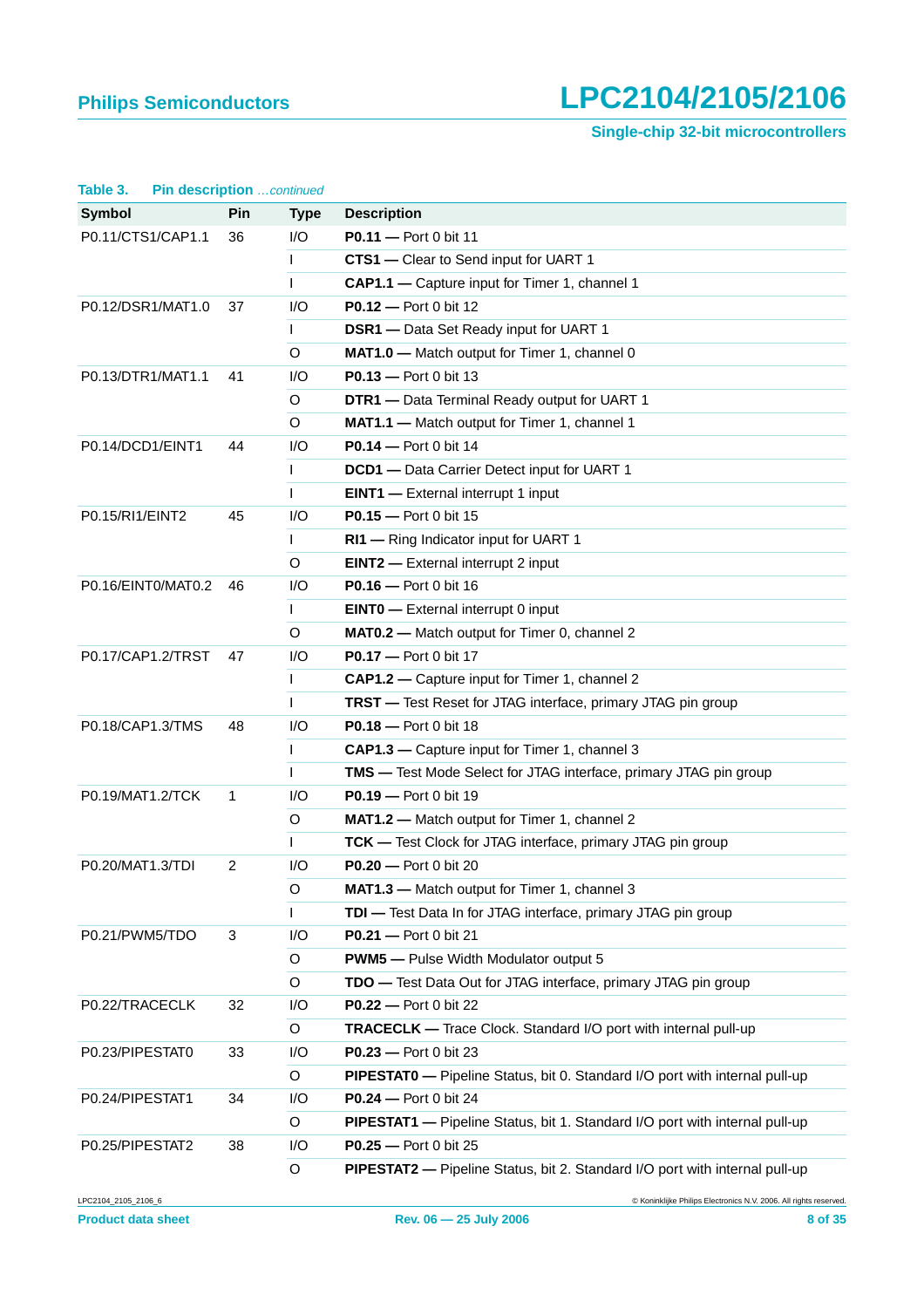**Single-chip 32-bit microcontrollers**

| rable 5.<br><b>PIN GESCRIPTION</b> COMMUTHED |                  |              |                                                                                                                                                                                                                                                                                          |  |  |
|----------------------------------------------|------------------|--------------|------------------------------------------------------------------------------------------------------------------------------------------------------------------------------------------------------------------------------------------------------------------------------------------|--|--|
| Symbol                                       | <b>Pin</b>       | <b>Type</b>  | <b>Description</b>                                                                                                                                                                                                                                                                       |  |  |
| P0.26/TRACESYNC                              | 39               | I/O          | <b>P0.26</b> — Port 0 bit 26                                                                                                                                                                                                                                                             |  |  |
|                                              |                  | $\circ$      | TRACESYNC - Trace Synchronization Standard I/O port with internal pull-up                                                                                                                                                                                                                |  |  |
| P0.27/TRACEPKT0/                             | 8                | 1/O          | <b>P0.27</b> - Port 0 bit 27                                                                                                                                                                                                                                                             |  |  |
| <b>TRST</b>                                  |                  | O            | <b>TRACEPKT0</b> - Trace Packet, bit 0. Standard I/O port with internal pull-up                                                                                                                                                                                                          |  |  |
|                                              |                  | L            | <b>TRST</b> - Test Reset for JTAG interface, secondary JTAG pin group                                                                                                                                                                                                                    |  |  |
| P0.28/TRACEPKT1/                             | 9                | 1/O          | <b>P0.28</b> - Port 0 bit 28                                                                                                                                                                                                                                                             |  |  |
| TMS                                          |                  | O            | <b>TRACEPKT1</b> - Trace Packet, bit 1. Standard I/O port with internal pull-up                                                                                                                                                                                                          |  |  |
|                                              |                  | L            | <b>TMS</b> - Test Mode Select for JTAG interface, secondary JTAG pin group                                                                                                                                                                                                               |  |  |
| P0.29/TRACEPKT2/                             | 10               | I/O          | <b>P0.29</b> — Port 0 bit 29                                                                                                                                                                                                                                                             |  |  |
| <b>TCK</b>                                   |                  | O            | TRACEPKT2 - Trace Packet, bit 2. Standard I/O port with internal pull-up                                                                                                                                                                                                                 |  |  |
|                                              |                  | L            | TCK - Test Clock for JTAG interface, secondary JTAG pin group                                                                                                                                                                                                                            |  |  |
| P0.30/TRACEPKT3/                             | 15               | 1/O          | <b>P0.30</b> - Port 0 bit 30                                                                                                                                                                                                                                                             |  |  |
| TDI                                          |                  | O            | TRACEPKT3 - Trace Packet, bit 3. Standard I/O port with internal pull-up                                                                                                                                                                                                                 |  |  |
|                                              |                  | L            | TDI - Test Data In for JTAG interface, secondary JTAG pin group                                                                                                                                                                                                                          |  |  |
| P0.31/EXTIN0/TDO                             | 16               | 1/O          | <b>P0.31</b> - Port 0 bit 31                                                                                                                                                                                                                                                             |  |  |
|                                              |                  | L            | <b>EXTINO</b> - External Trigger Input. Standard I/O port with internal pull-up                                                                                                                                                                                                          |  |  |
|                                              |                  | O            | TDO - Test Data out for JTAG interface, secondary JTAG pin group                                                                                                                                                                                                                         |  |  |
| <b>RTCK</b>                                  | 26               | 1/O          | Returned Test Clock output: Extra signal added to the JTAG port. Assists<br>debugger synchronization when processor frequency varies. Also used during<br>debug mode entry to select primary or secondary JTAG pins with the 48-pin<br>package. Bidirectional pin with internal pull-up. |  |  |
| <b>DBGSEL</b>                                | 27               | T            | Debug Select: When LOW, the part operates normally. When HIGH, debug<br>mode is entered. Input pin with internal pull-down.                                                                                                                                                              |  |  |
| <b>RESET</b>                                 | 6                | T            | external reset input; a LOW on this pin resets the device, causing I/O ports and<br>peripherals to take on their default states, and processor execution to begin at<br>address 0. TTL with hysteresis, 5 V tolerant.                                                                    |  |  |
| XTAL <sub>1</sub>                            | 11               | L            | input to the oscillator circuit and internal clock generator circuits                                                                                                                                                                                                                    |  |  |
| XTAL <sub>2</sub>                            | 12               | O            | output from the oscillator amplifier                                                                                                                                                                                                                                                     |  |  |
| $V_{SS}$                                     | 7, 19,<br>31, 43 | L            | ground: 0 V reference                                                                                                                                                                                                                                                                    |  |  |
| $V_{DD(1V8)}$                                | 5                | $\mathbf{I}$ | 1.8 V core power supply; this is the power supply voltage for internal circuitry                                                                                                                                                                                                         |  |  |
| $V_{DD(3V3)}$                                | 17, 40           | $\mathbf{I}$ | 3.3 V pad power supply; this is the power supply voltage for the I/O ports                                                                                                                                                                                                               |  |  |
| n.c.                                         | 4, 20,<br>25, 42 |              | not connected; these pins are not connected in the 48 pin package                                                                                                                                                                                                                        |  |  |

### **Table 3. Pin description** continued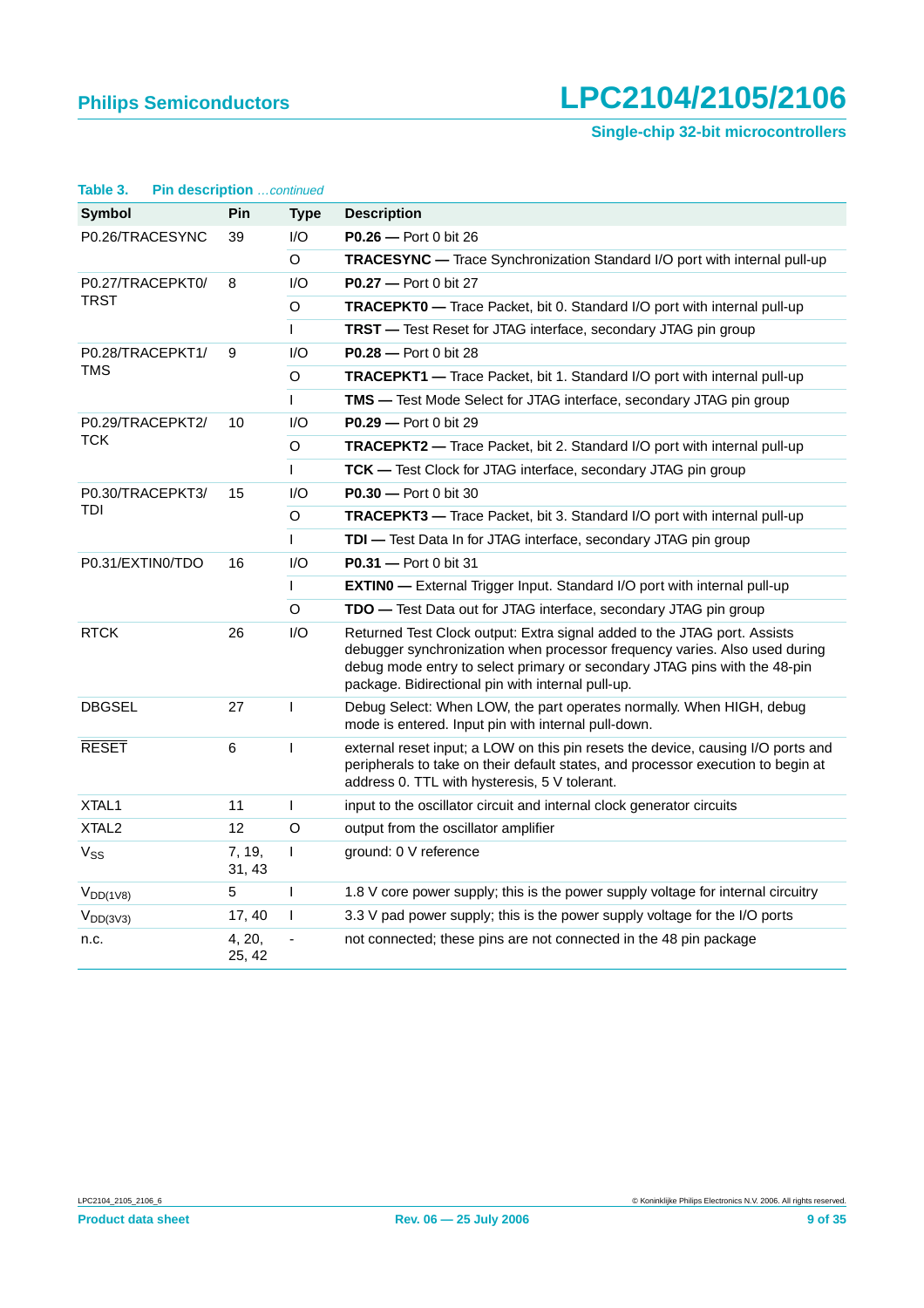## <span id="page-9-1"></span><span id="page-9-0"></span>**6. Functional description**

#### **6.1 Architectural overview**

The ARM7TDMI-S is a general purpose 32-bit microprocessor, which offers high performance and very low power consumption. The ARM architecture is based on Reduced Instruction Set Computer (RISC) principles, and the instruction set and related decode mechanism are much simpler than those of microprogrammed Complex Instruction Set Computers. This simplicity results in a high instruction throughput and impressive real-time interrupt response from a small and cost-effective processor core.

Pipeline techniques are employed so that all parts of the processing and memory systems can operate continuously. Typically, while one instruction is being executed, its successor is being decoded, and a third instruction is being fetched from memory.

The ARM7TDMI-S processor also employs a unique architectural strategy known as Thumb, which makes it ideally suited to high-volume applications with memory restrictions, or applications where code density is an issue.

The key idea behind Thumb is that of a super-reduced instruction set. Essentially, the ARM7TDMI-S processor has two instruction sets:

- **•** The standard 32-bit ARM set.
- **•** A 16-bit Thumb set.

The Thumb set's 16-bit instruction length allows it to approach twice the density of standard ARM code while retaining most of the ARM's performance advantage over a traditional 16-bit processor using 16-bit registers. This is possible because Thumb code operates on the same 32-bit register set as ARM code.

Thumb code is able to provide up to 65 % of the code size of ARM, and 160 % of the performance of an equivalent ARM processor connected to a 16-bit memory system.

### <span id="page-9-2"></span>**6.2 On-chip flash program memory**

The LPC2104/2105/2106 incorporate a 128 kB flash memory system. This memory may be used for both code and data storage. Programming of the flash memory may be accomplished in several ways. It may be programmed In System via the serial port. The application program may also erase and/or program the flash while the application is running, allowing a great degree of flexibility for data storage field firmware upgrades, etc. When on-chip bootloader is used, 120 kB of flash memory is available for user code.

The LPC2104/2105/2106 flash memory provides a minimum of 100000 erase/write cycles and 20 years of data retention.

#### <span id="page-9-3"></span>**6.3 On-chip static RAM**

On-chip static RAM may be used for code and/or data storage. The SRAM may be accessed as 8 bit, 16 bit, and 32 bit. The LPC2104/2105/2106 provide 16/32/64 kB of static RAM, respectively.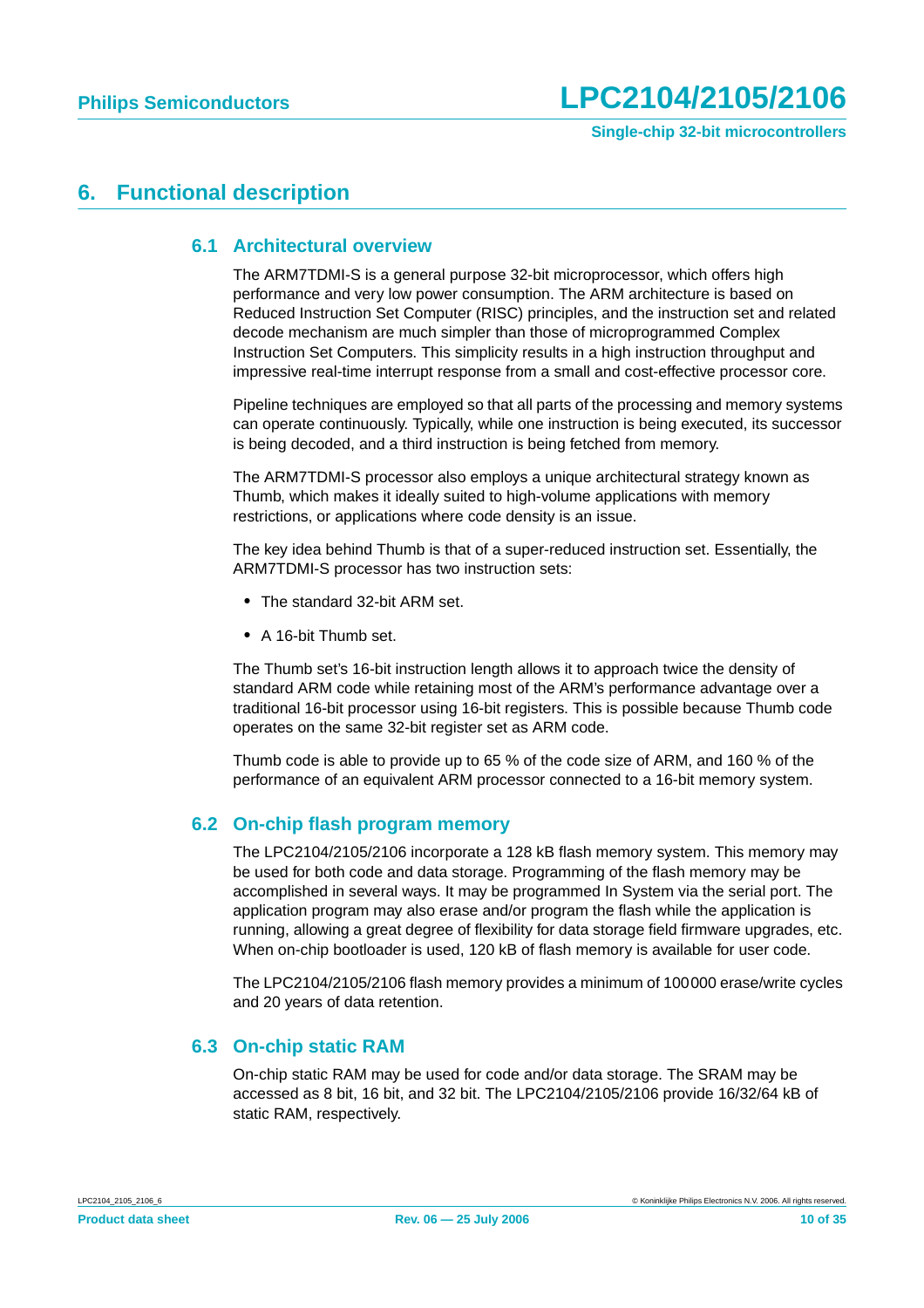#### <span id="page-10-0"></span>**6.4 Memory map**

The LPC2104/2105/2106 memory maps incorporate several distinct regions, as shown in the following figures.

In addition, the CPU interrupt vectors may be re-mapped to allow them to reside in either flash memory (the default) or on-chip static RAM. This is described in [Section 6.17](#page-20-0) ["System control".](#page-20-0)

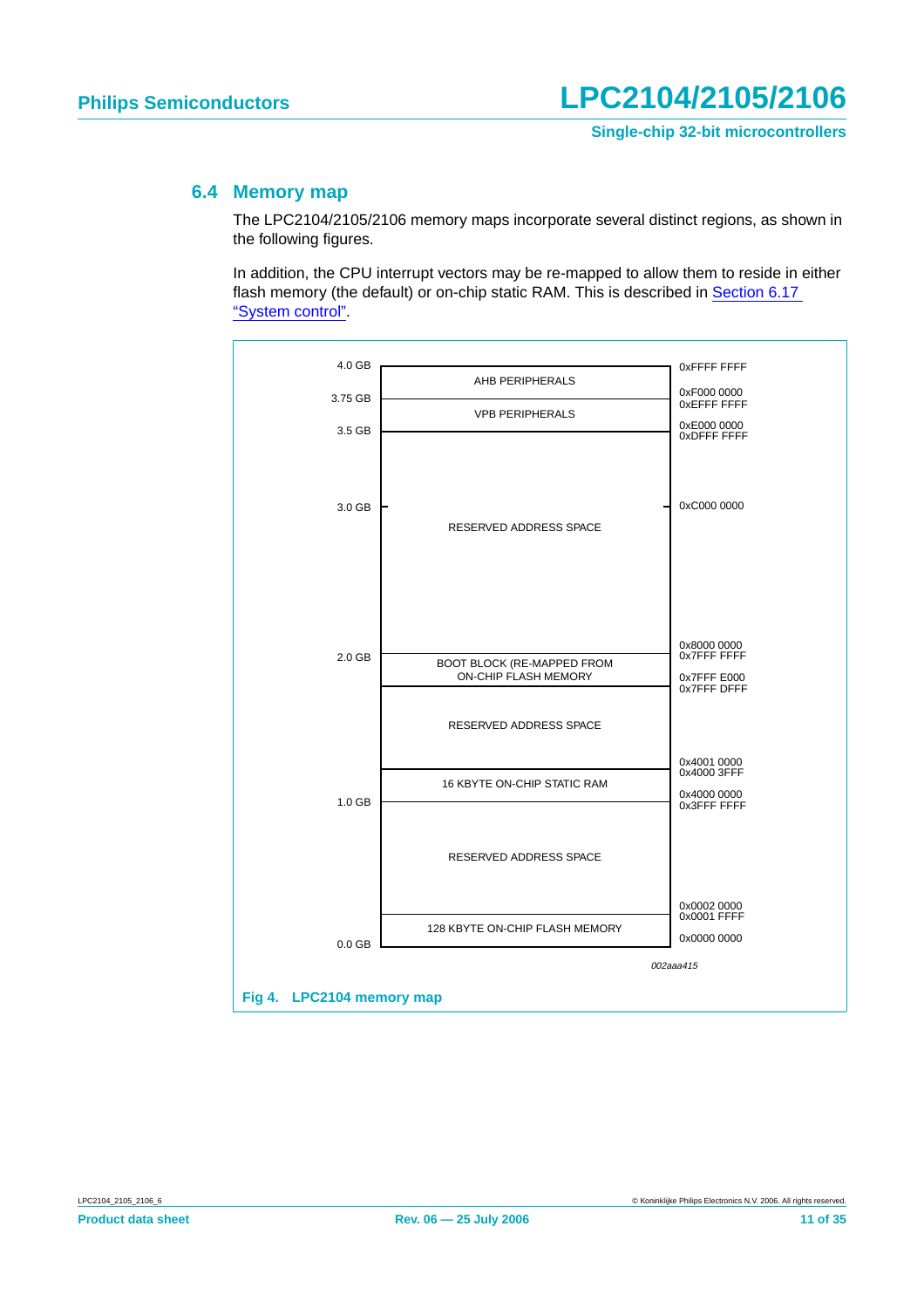**Single-chip 32-bit microcontrollers**

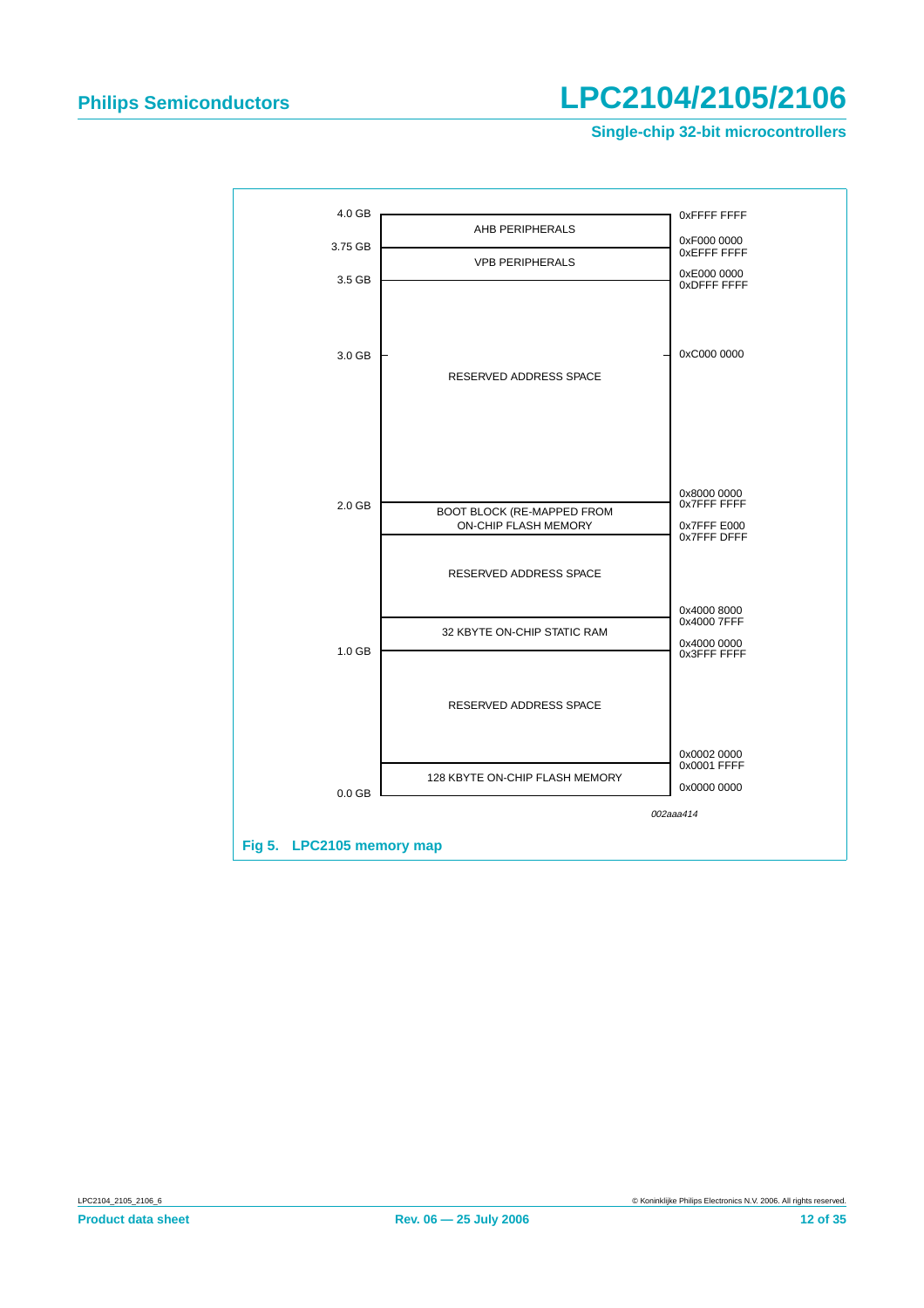**Single-chip 32-bit microcontrollers**



#### <span id="page-12-0"></span>**6.5 Interrupt controller**

The Vectored Interrupt Controller (VIC) accepts all of the interrupt request inputs and categorizes, them as FIQ, vectored IRQ, and non-vectored IRQ as defined by programmable settings. The programmable assignment scheme means that priorities of interrupts from the various peripherals can be dynamically assigned and adjusted.

Fast Interrupt reQuest (FIQ) has the highest priority. If more than one request is assigned to FIQ, the VIC combines the requests to produce the FIQ signal to the ARM processor. The fastest possible FIQ latency is achieved when only one request is classified as FIQ, because then the FIQ service routine can simply start dealing with that device. But if more than one request is assigned to the FIQ class, the FIQ service routine can read a word from the VIC that identifies which FIQ source(s) is (are) requesting an interrupt.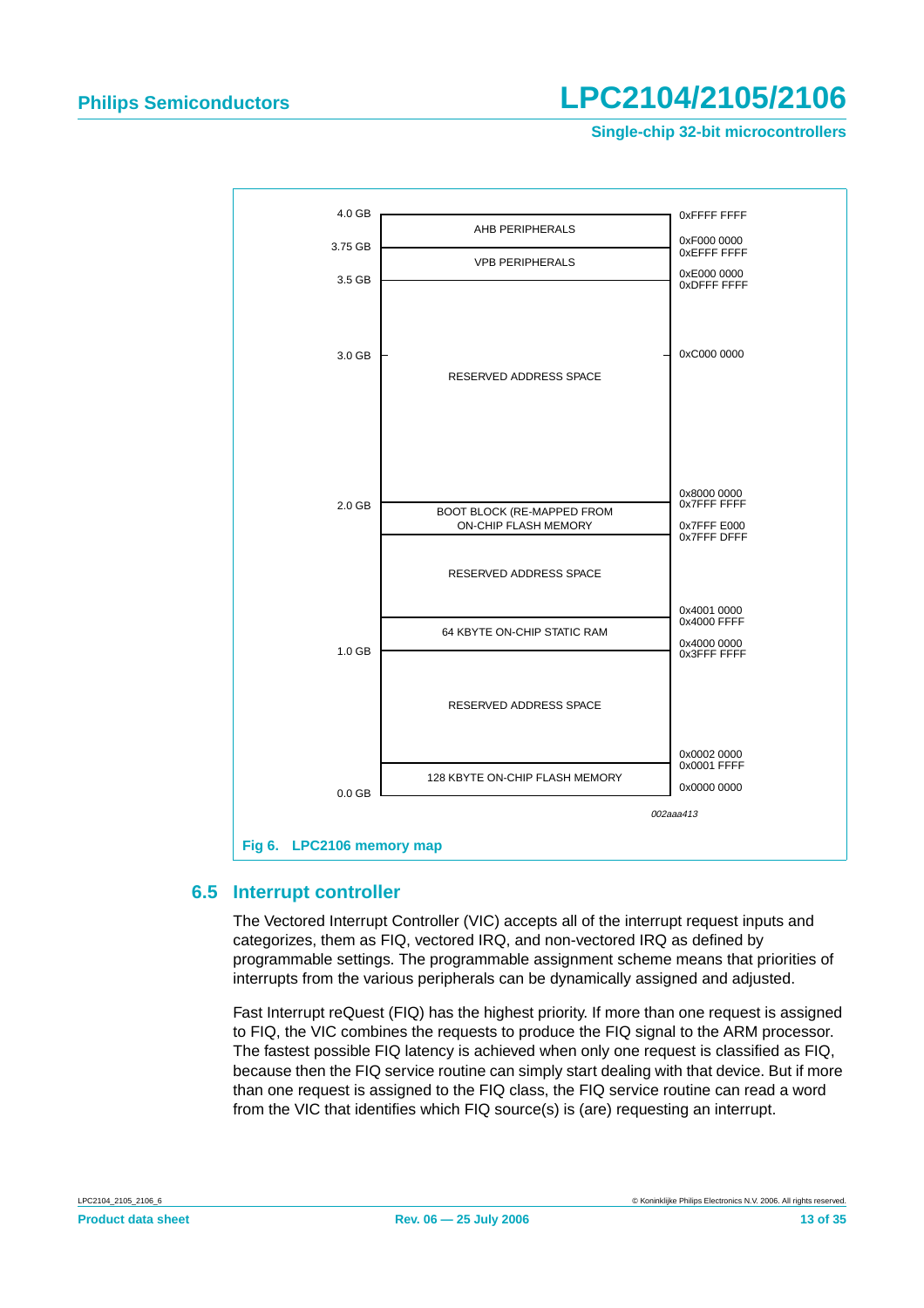Vectored IRQs have the middle priority. Sixteen of the interrupt requests can be assigned to this category. Any of the interrupt requests can be assigned to any of the 16 vectored IRQ slots, among which slot 0 has the highest priority and slot 15 has the lowest.

Non-vectored IRQs have the lowest priority.

The VIC combines the requests from all the vectored and non-vectored IRQs to produce the IRQ signal to the ARM processor. The IRQ service routine can start by reading a register from the VIC and jumping there. If any of the vectored IRQs are requesting, the VIC provides the address of the highest-priority requesting IRQs service routine, otherwise it provides the address of a default routine that is shared by all the non-vectored IRQs. The default routine can read another VIC register to see what IRQs are active.

#### <span id="page-13-1"></span>**6.5.1 Interrupt sources**

[Table](#page-13-0) 4 lists the interrupt sources for each peripheral function. Each peripheral device has one interrupt line connected to the Vectored Interrupt Controller, but may have several internal interrupt flags. Individual interrupt flags may also represent more than one interrupt source.

#### <span id="page-13-0"></span>**Table 4. Interrupt sources**

| <b>Block</b>          | Flag(s)                                          | VIC channel #  |
|-----------------------|--------------------------------------------------|----------------|
| <b>WDT</b>            | Watchdog Interrupt (WDINT)                       | 0              |
|                       | Reserved for software interrupts only            | 1              |
| <b>ARM Core</b>       | EmbeddedICE, DbgCommRx                           | $\overline{2}$ |
| <b>ARM Core</b>       | EmbeddedICE, DbgCommTx                           | 3              |
| Timer <sub>0</sub>    | Match 0 to 3 (MR0, MR1, MR2, MR3)                | 4              |
|                       | Capture 0 to 3 (CR0, CR1, CR2, CR3)              |                |
| Timer 1               | Match 0 to 3 (MR0, MR1, MR2, MR3)                | 5              |
|                       | Capture 0 to 3 (CR0, CR1, CR2, CR3)              |                |
| UART <sub>0</sub>     | Rx Line Status (RLS)                             | 6              |
|                       | Transmit Holding Register empty (THRE)           |                |
|                       | Rx Data Available (RDA)                          |                |
|                       | Character Time-out Indicator (CTI)               |                |
| UART <sub>1</sub>     | Rx Line Status (RLS)                             | $\overline{7}$ |
|                       | Transmit Holding Register empty (THRE)           |                |
|                       | Rx Data Available (RDA)                          |                |
|                       | Character Time-out Indicator (CTI)               |                |
|                       | Modem Status Interrupt (MSI)                     |                |
| PWM <sub>0</sub>      | Match 0 to 6 (MR0, MR1, MR2, MR3, MR4, MR5, MR6) | 8              |
| $12C$ -bus            | SI (state change)                                | 9              |
| <b>SPI</b>            | SPIF, MODF                                       | 10             |
|                       | reserved                                         | 11             |
| PLL                   | PLL Lock (PLOCK)                                 | 12             |
| <b>RTC</b>            | RTCCIF (Counter Increment), RTCALF (Alarm)       | 13             |
| <b>System Control</b> | External Interrupt 0 (EINT0)                     | 14             |
| <b>System Control</b> | External Interrupt 1 (EINT1)                     | 15             |
| <b>System Control</b> | External Interrupt 2 (EINT2)                     | 16             |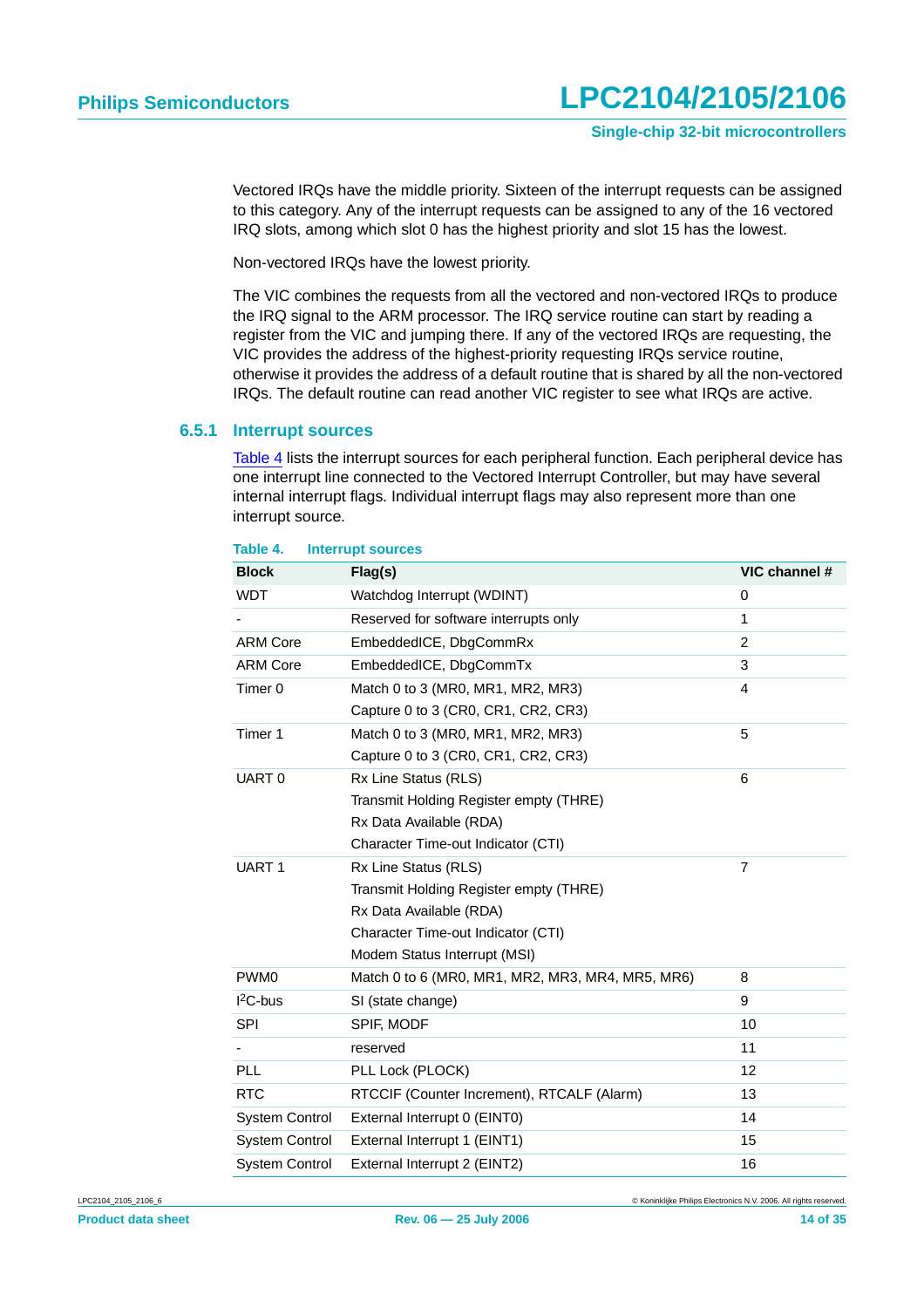#### <span id="page-14-2"></span>**6.6 Pin connect block**

The pin connect block allows selected pins of the microcontroller to have more than one function. Configuration registers control the multiplexers to allow connection between the pin and the on chip peripherals. Peripherals should be connected to the appropriate pins prior to being activated, and prior to any related interrupt(s) being enabled. Activity of any enabled peripheral function that is not mapped to a related pin should be considered undefined.

The Pin Control Module contains two registers as shown in [Table](#page-14-0) 5.

<span id="page-14-0"></span>

| <b>Pin control module registers</b><br>Table 5. |
|-------------------------------------------------|
|-------------------------------------------------|

| <b>Address</b> | <b>Name</b>         | <b>Description</b>             | <b>Access</b> |
|----------------|---------------------|--------------------------------|---------------|
| 0xE002 C000    | <b>PINSELO</b>      | Pin function select register 0 | Read/Write    |
| 0xE002 C004    | PINSEL <sub>1</sub> | Pin function select register 1 | Read/Write    |

#### <span id="page-14-3"></span>**6.7 Pin function select register 0 (PINSEL0 - 0xE002 C000)**

The PINSEL0 register controls the functions of the pins as per the settings listed in [Table](#page-14-1) 6. The direction control bit in the IODIR register is effective only when the GPIO function is selected for a pin. For other functions, direction is controlled automatically. Settings other than those shown in [Table](#page-14-1) 6 are reserved, and should not be used

| <b>PINSEL0</b> | Pin name         | Value        |              | <b>Function</b>            | Value after reset |  |
|----------------|------------------|--------------|--------------|----------------------------|-------------------|--|
| 1:0            | P0.0             | 0            | 0            | GPIO Port 0.0              | 0                 |  |
|                |                  | $\mathbf 0$  | 1            | TXD (UART 0)               |                   |  |
|                |                  | 1            | 0            | PWM1                       |                   |  |
| 3:2            | P <sub>0.1</sub> | $\mathbf 0$  | 0            | GPIO Port 0.1              | 0                 |  |
|                |                  | $\mathbf 0$  | 1            | RXD (UART 0)               |                   |  |
|                |                  | 1            | 0            | PWM3                       |                   |  |
| 5:4            | P0.2             | $\mathbf 0$  | 0            | GPIO Port 0.2              | 0                 |  |
|                |                  | 0            | 1            | SCL (I <sup>2</sup> C-bus) |                   |  |
|                |                  | 1            | 0            | Capture 0.0 (Timer 0)      |                   |  |
| 7:6            | P <sub>0.3</sub> | $\mathbf 0$  | 0            | GPIO Port 0.3              | 0                 |  |
|                |                  | 0            | 1            | SDA (I <sup>2</sup> C-bus) |                   |  |
|                |                  | 1            | 0            | Match 0.0 (Timer 0)        |                   |  |
| 9:8            | P0.4             | $\mathbf 0$  | 0            | GPIO Port 0.4              | 0                 |  |
|                |                  | 0            | 1            | SCK (SPI)                  |                   |  |
|                |                  | 1            | 0            | Capture 0.1 (Timer 0)      |                   |  |
| 11:10          | P <sub>0.5</sub> | $\mathbf 0$  | 0            | GPIO Port 0.5              | 0                 |  |
|                |                  | 0            | 1            | MISO (SPI)                 |                   |  |
|                |                  | $\mathbf{1}$ | 0            | Match 0.1 (Timer 0)        |                   |  |
| 13:12          | P <sub>0.6</sub> | $\mathbf 0$  | 0            | GPIO Port 0.6              | 0                 |  |
|                |                  | $\mathbf 0$  | $\mathbf{1}$ | MOSI (SPI)                 |                   |  |
|                |                  | $\mathbf{1}$ | 0            | Capture 0.2 (Timer 0)      |                   |  |

#### <span id="page-14-1"></span>**Table 6. Pin function select register 0 (PINSEL0 - 0xE002 C000)**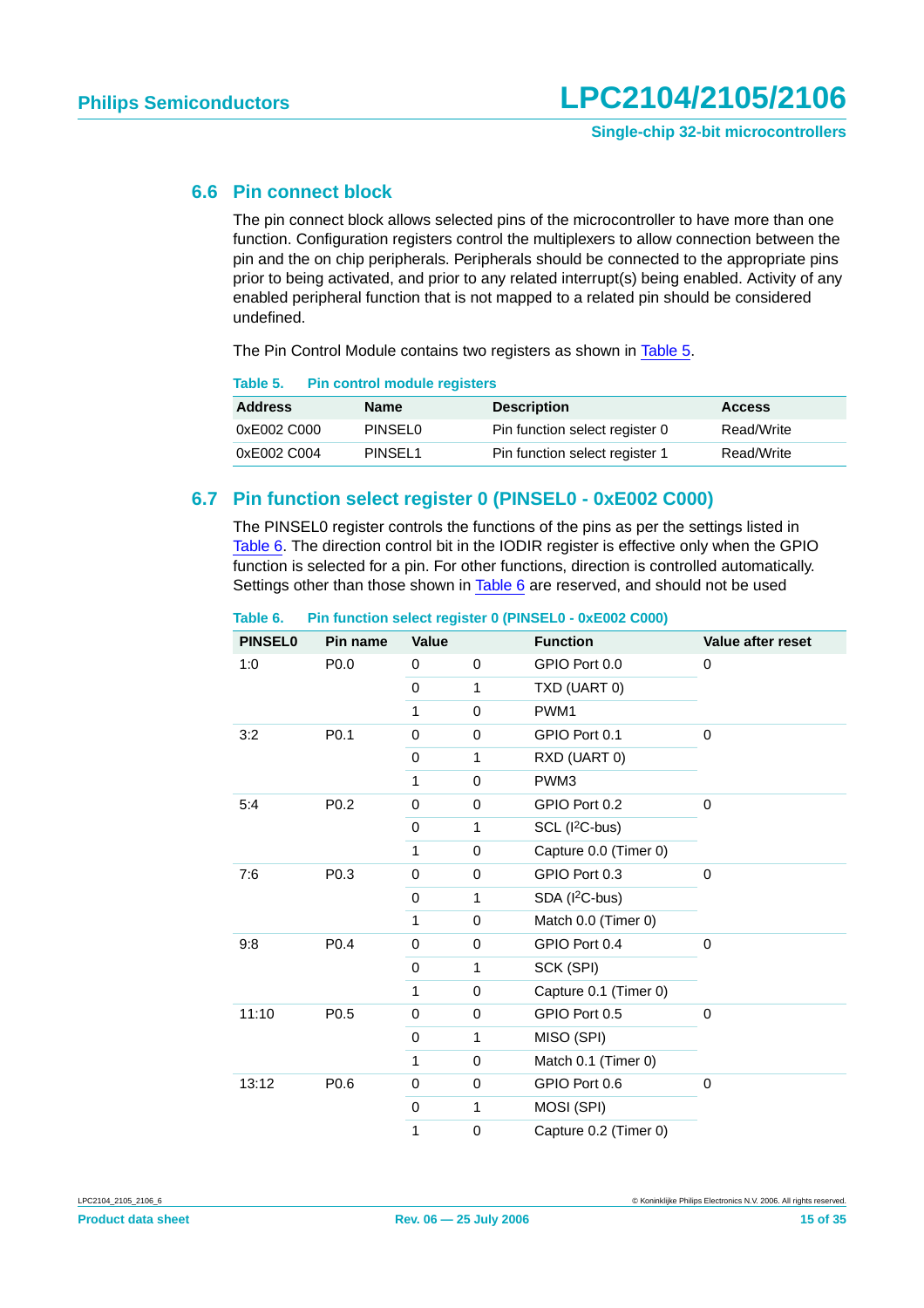#### **Single-chip 32-bit microcontrollers**

| Table 6.       |          | Pin function select register 0 (PINSEL0 - 0xE002 C000)  continued |              |                       |                   |
|----------------|----------|-------------------------------------------------------------------|--------------|-----------------------|-------------------|
| <b>PINSEL0</b> | Pin name | Value                                                             |              | <b>Function</b>       | Value after reset |
| 15:14          | P0.7     | 0                                                                 | 0            | GPIO Port 0.7         | 0                 |
|                |          | $\mathbf 0$                                                       | $\mathbf{1}$ | SSEL (SPI)            |                   |
|                |          | $\mathbf{1}$                                                      | 0            | PWM <sub>2</sub>      |                   |
| 17:16          | P0.8     | 0                                                                 | 0            | GPIO Port 0.8         | 0                 |
|                |          | 0                                                                 | $\mathbf{1}$ | TXD UART 1            |                   |
|                |          | $\mathbf{1}$                                                      | 0            | PWM4                  |                   |
| 19:18          | P0.9     | 0                                                                 | 0            | GPIO Port 0.9         | 0                 |
|                |          | 0                                                                 | $\mathbf{1}$ | RXD (UART 1)          |                   |
|                |          | $\mathbf{1}$                                                      | 0            | PWM6                  |                   |
| 21:20          | P0.10    | 0                                                                 | 0            | GPIO Port 0.10        | 0                 |
|                |          | $\mathsf 0$                                                       | $\mathbf{1}$ | RTS (UART1)           |                   |
|                |          | $\mathbf{1}$                                                      | 0            | Capture 1.0 (Timer 1) |                   |
| 23:22          | P0.11    | 0                                                                 | 0            | GPIO Port 0.11        | 0                 |
|                |          | $\mathbf 0$                                                       | $\mathbf{1}$ | CTS (UART1)           |                   |
|                |          | $\mathbf{1}$                                                      | 0            | Capture 1.1 (Timer 1) |                   |
| 25:24          | P0.12    | $\mathsf 0$                                                       | 0            | GPIO Port 0.12        | 0                 |
|                |          | 0                                                                 | $\mathbf{1}$ | DSR (UART1)           |                   |
|                |          | $\mathbf{1}$                                                      | 0            | Match 1.0 (Timer 1)   |                   |
| 27:26          | P0.13    | $\mathbf 0$                                                       | 0            | GPIO Port 0.13        | 0                 |
|                |          | 0                                                                 | $\mathbf{1}$ | DTR (UART 1)          |                   |
|                |          | $\mathbf{1}$                                                      | 0            | Match 1.1 (Timer 1)   |                   |
| 29:28          | P0.14    | 0                                                                 | 0            | GPIO Port 0.14        | 0                 |
|                |          | 0                                                                 | $\mathbf{1}$ | CD (UART 1)           |                   |
|                |          | $\mathbf{1}$                                                      | 0            | EINT1                 |                   |
| 31:30          | P0.15    | $\mathbf 0$                                                       | 0            | GPIO Port 0.15        | 0                 |
|                |          | $\mathbf 0$                                                       | 1            | RI (UART1)            |                   |
|                |          | 1                                                                 | 0            | EINT <sub>2</sub>     |                   |
|                |          |                                                                   |              |                       |                   |

#### <span id="page-15-2"></span>**6.8 Pin function select register 1 (PINSEL1 - 0xE002 C004)**

<span id="page-15-0"></span>The PINSEL1 register controls the functions of the pins as per the settings listed in [Table](#page-15-1) 7. The direction control bit in the IODIR register is effective only when the GPIO function is selected for a pin. For other functions direction is controlled automatically. Function control for the pins P0[31:17] is effective only when the DBGSEL input is pulled LOW during reset.

| <b>PINSEL1</b> | <b>Pin Name</b>   | <b>Value</b> | <b>Function</b>     | <b>Value after</b><br>reset |
|----------------|-------------------|--------------|---------------------|-----------------------------|
| 1:0            | P <sub>0.16</sub> |              | GPIO Port 0.16      |                             |
|                |                   | 0            | <b>EINTO</b>        |                             |
|                |                   |              | Match 0.2 (Timer 0) |                             |

#### <span id="page-15-1"></span>**Table 7. Pin function select register 1 (PINSEL1 - 0xE002 C004)**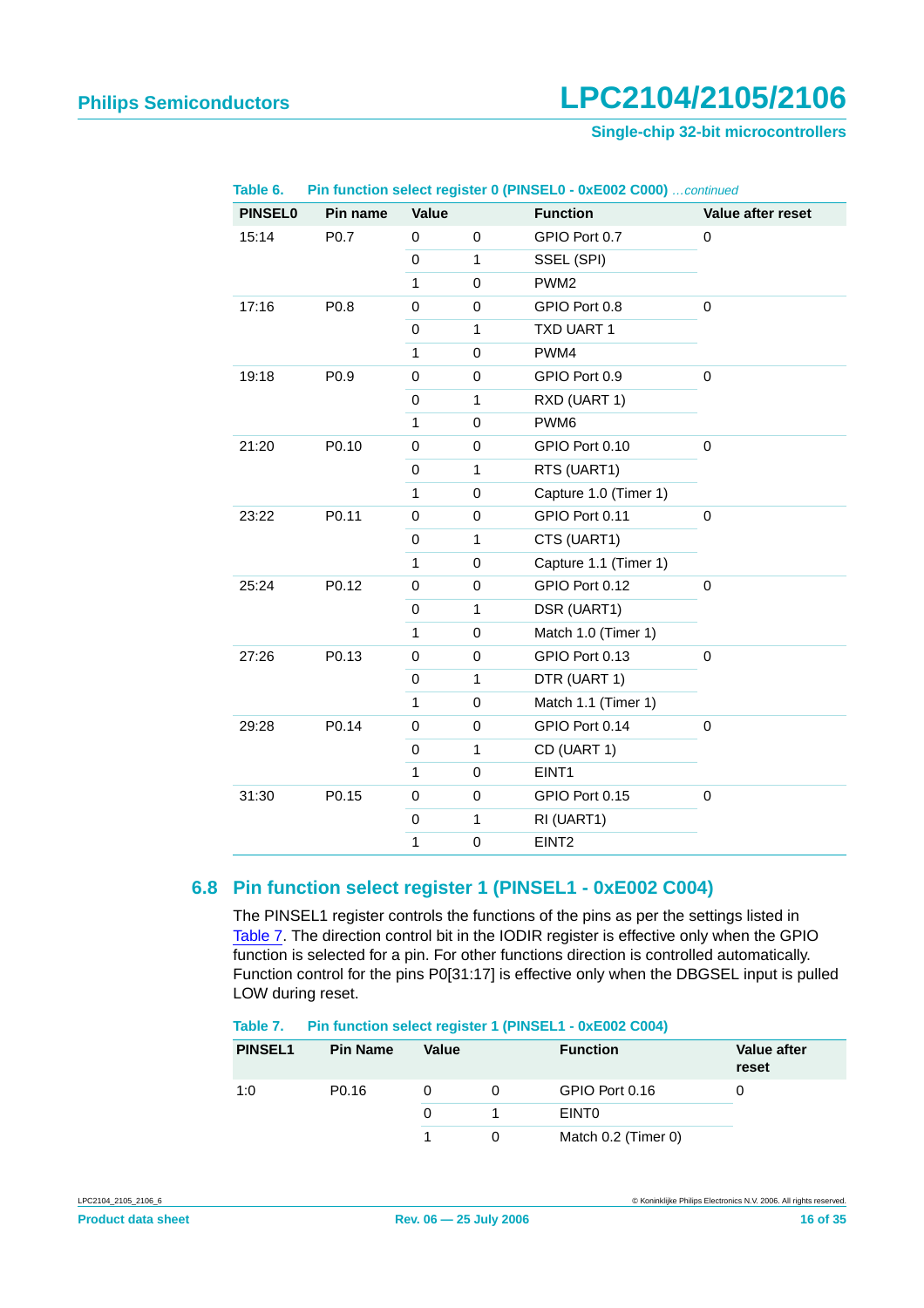#### **Single-chip 32-bit microcontrollers**

| <b>PINSEL1</b> | <b>Pin Name</b>   | Value       |              | <b>Function</b>       | <b>Value after</b><br>reset |
|----------------|-------------------|-------------|--------------|-----------------------|-----------------------------|
| 3:2            | P0.17             | $\mathbf 0$ | $\mathbf 0$  | GPIO Port 0.17        | 0                           |
|                |                   | $\mathbf 0$ | $\mathbf{1}$ | Capture 1.2 (Timer 1) |                             |
| 5:4            | P0.18             | 0           | $\pmb{0}$    | GPIO Port 0.18        | 0                           |
|                |                   | 0           | $\mathbf{1}$ | Capture 1.3 (Timer 1) |                             |
| 7:6            | P0.19             | $\mathbf 0$ | $\mathbf 0$  | GPIO Port 0.19        | 0                           |
|                |                   | 0           | 1            | Match 1.2 (Timer 1)   |                             |
| 9:8            | P <sub>0.20</sub> | 0           | 0            | GPIO Port 0.20        | 0                           |
|                |                   | $\mathbf 0$ | $\mathbf{1}$ | Match 1.3 (Timer 1)   |                             |
| 11:10          | P0.21             | $\mathbf 0$ | $\mathbf 0$  | GPIO Port 0.21        | 0                           |
|                |                   | $\mathbf 0$ | $\mathbf{1}$ | PWM <sub>5</sub>      |                             |
| 13:12          | P <sub>0.22</sub> | 0           | $\mathbf 0$  | GPIO Port 0.22        | 0                           |
| 15:14          | P0.23             | 0           | $\mathbf 0$  | GPIO Port 0.23        | 0                           |
| 17:16          | P0.24             | $\mathbf 0$ | $\mathbf 0$  | GPIO Port 0.24        | 0                           |
| 19:18          | P0.25             | 0           | $\mathbf 0$  | GPIO Port 0.25        | 0                           |
| 21:20          | P0.26             | 0           | $\mathbf 0$  | GPIO Port 0.26        | 0                           |
| 23:22          | P0.27             | 0           | $\mathbf 0$  | GPIO Port 0.27        | 0                           |
|                |                   | $\mathbf 0$ | 1            | <b>TRST</b>           |                             |
| 25:24          | P <sub>0.28</sub> | $\mathbf 0$ | $\mathbf 0$  | GPIO Port 0.28        | 0                           |
|                |                   | $\mathbf 0$ | $\mathbf{1}$ | <b>TMS</b>            |                             |
| 27:26          | P0.29             | 0           | $\mathbf 0$  | GPIO Port 0.29        | 0                           |
|                |                   | $\Omega$    | 1            | <b>TCK</b>            |                             |
| 29:28          | P0.30             | $\mathbf 0$ | $\mathbf 0$  | GPIO Port 0.30        | 0                           |
|                |                   | $\mathbf 0$ | $\mathbf{1}$ | <b>TDI</b>            |                             |
| 31:30          | P0.31             | $\mathbf 0$ | $\mathbf 0$  | GPIO Port 0.31        | 0                           |
|                |                   | $\mathbf 0$ | 1            | <b>TDO</b>            |                             |

**Table 7. Pin function select register 1 (PINSEL1 - 0xE002 C004)** …continued

#### <span id="page-16-0"></span>**6.9 General purpose parallel I/O**

Device pins that are not connected to a specific peripheral function are controlled by the GPIO registers. Pins may be dynamically configured as inputs or outputs. Separate registers allow setting or clearing any number of outputs simultaneously. The value of the output register may be read back, as well as the current state of the port pins.

#### <span id="page-16-1"></span>**6.9.1 Features**

- **•** Direction control of individual bits.
- **•** Separate control of output set and clear.
- **•** All I/O default to inputs after reset.

#### <span id="page-16-2"></span>**6.10 UARTs**

The LPC2104/2105/2106 each contain two UARTs. One UART provides a full modem control handshake interface, the other provides only transmit and receive data lines.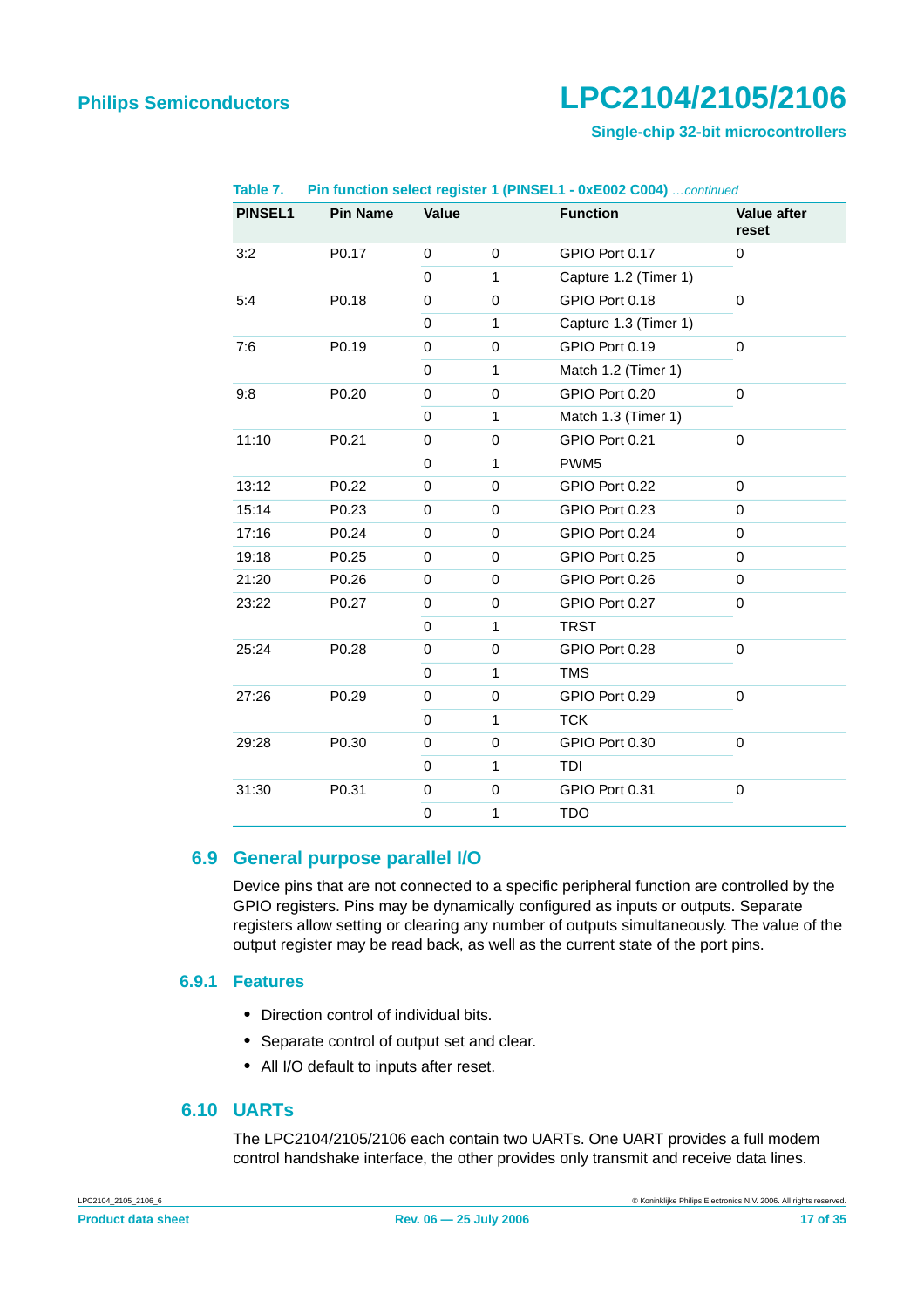#### <span id="page-17-0"></span>**6.10.1 Features**

- **•** 16 byte Receive and Transmit FIFOs
- **•** Register locations conform to 16C550 industry standard
- **•** Receiver FIFO trigger points at 1 B, 4 B, 8 B, and 14 B
- **•** Built-in baud rate generator
- **•** Standard modem interface signals included on UART 1.

#### <span id="page-17-1"></span>**6.11 I2C-bus serial I/O controller**

1<sup>2</sup>C is a bidirectional bus for inter-IC control using only two wires: a serial clock line (SCL), and a serial data line (SDA). Each device is recognized by a unique address and can operate as either a receiver-only device (e.g. an LCD driver or a transmitter with the capability to both receive and send information (such as memory). Transmitters and/or receivers can operate in either master or slave mode, depending on whether the chip has to initiate a data transfer or is only addressed.  ${}^{12}C$  is a multi-master bus, it can be controlled by more than one bus master connected to it.

The I2C-bus implemented in LPC2104/2105/2106 supports bit rate up to 400 kbit/s (Fast  $l^2C$ -bus).

#### <span id="page-17-2"></span>**6.11.1 Features**

- **•** Standard I2C compliant bus interface.
- **•** Easy to configure as Master, Slave, or Master/Slave.
- **•** Programmable clocks allow versatile rate control.
- **•** Bidirectional data transfer between masters and slaves.
- **•** Multi-master bus (no central master).
- **•** Arbitration between simultaneously transmitting masters without corruption of serial data on the bus.
- **•** Serial clock synchronization allows devices with different bit rates to communicate via one serial bus.
- **•** Serial clock synchronization can be used as a handshake mechanism to suspend and resume serial transfer.
- The I<sup>2</sup>C-bus may be used for test and diagnostic purposes.

#### <span id="page-17-3"></span>**6.12 SPI serial I/O controller**

The SPI is a full duplex serial interface, designed to be able to handle multiple masters and slaves connected to a given bus. Only a single master and a single slave can communicate on the interface during a given data transfer. During a data transfer the master always sends a byte of data to the slave, and the slave always sends a byte of data to the master.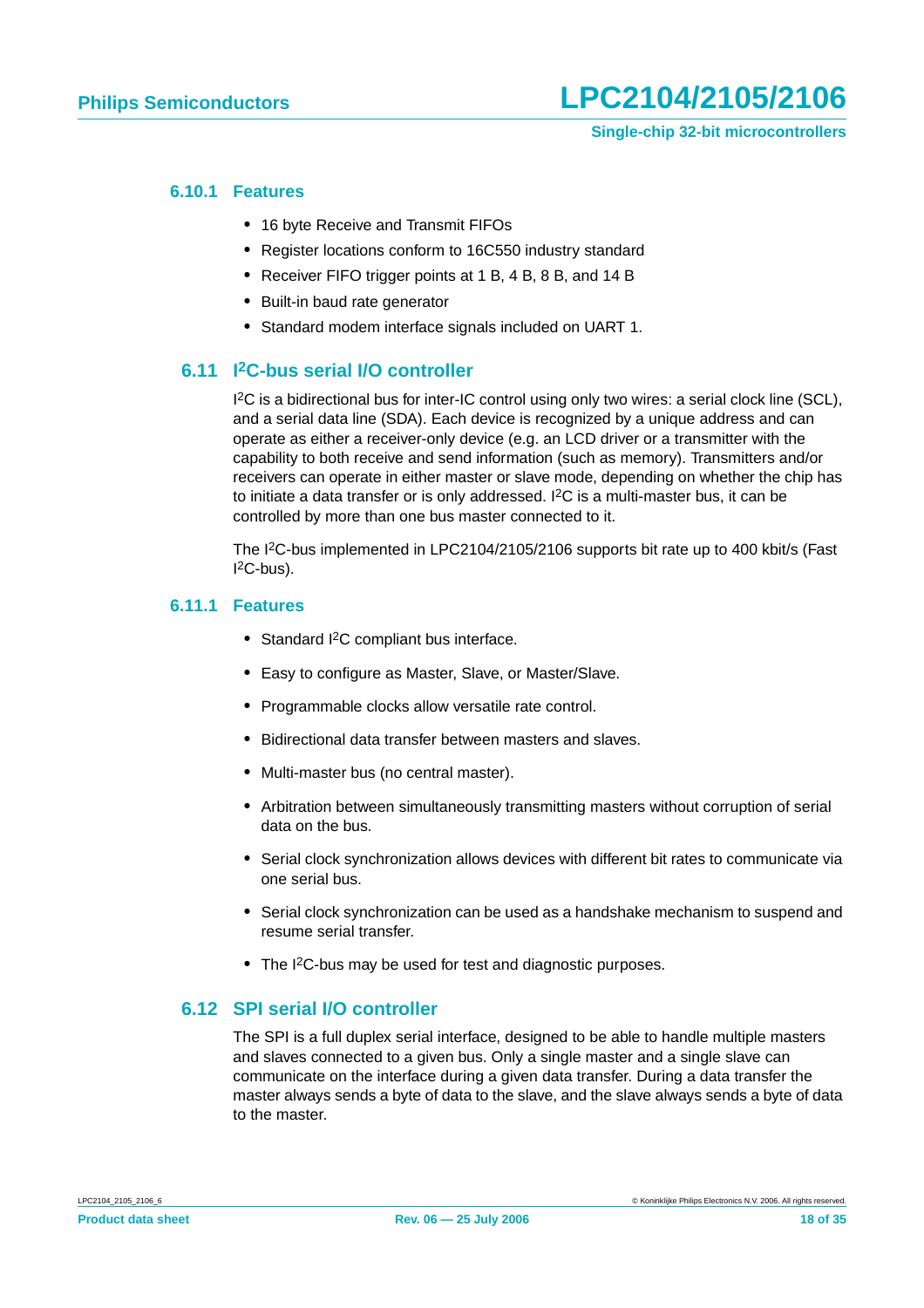#### <span id="page-18-0"></span>**6.12.1 Features**

- **•** Compliant with Serial Peripheral Interface (SPI) specification.
- **•** Synchronous, Serial, Full Duplex, Communication.
- **•** Combined SPI master and slave.
- **•** Maximum data bit rate of one eighth of the input clock rate.

#### <span id="page-18-1"></span>**6.13 General purpose timers**

The Timer is designed to count cycles of the peripheral clock (PCLK) and optionally generate interrupts or perform other actions at specified timer values, based on four match registers. It also includes four capture inputs to trap the timer value when an input signal transitions, optionally generating an interrupt.

#### <span id="page-18-2"></span>**6.13.1 Features**

- **•** A 32-bit Timer/Counter with a programmable 32-bit Prescaler.
- **•** Up to four (TImer 1) and three (Timer 0) 32-bit capture channels, that can take a snapshot of the timer value when an input signal transitions. A capture event may also optionally generate an interrupt.
- **•** Four 32-bit match registers that allow:
	- **–** Continuous operation with optional interrupt generation on match.
	- **–** Stop timer on match with optional interrupt generation.
	- **–** Reset timer on match with optional interrupt generation.
- **•** Up to four (Timer 1) and three (Timer 0) external outputs corresponding to match registers, with the following capabilities:
	- **–** Set LOW on match.
	- **–** Set HIGH on match.
	- **–** Toggle on match.
	- **–** Do nothing on match.

#### <span id="page-18-3"></span>**6.14 Watchdog timer**

The purpose of the Watchdog is to reset the microcontroller within a reasonable amount of time if it enters an erroneous state. When enabled, the Watchdog will generate a system reset if the user program fails to 'feed' (or reload) the Watchdog within a predetermined amount of time.

#### <span id="page-18-4"></span>**6.14.1 Features**

- **•** Internally resets chip if not periodically reloaded.
- **•** Debug mode.
- **•** Enabled by software but requires a hardware reset or a watchdog reset/interrupt to be disabled.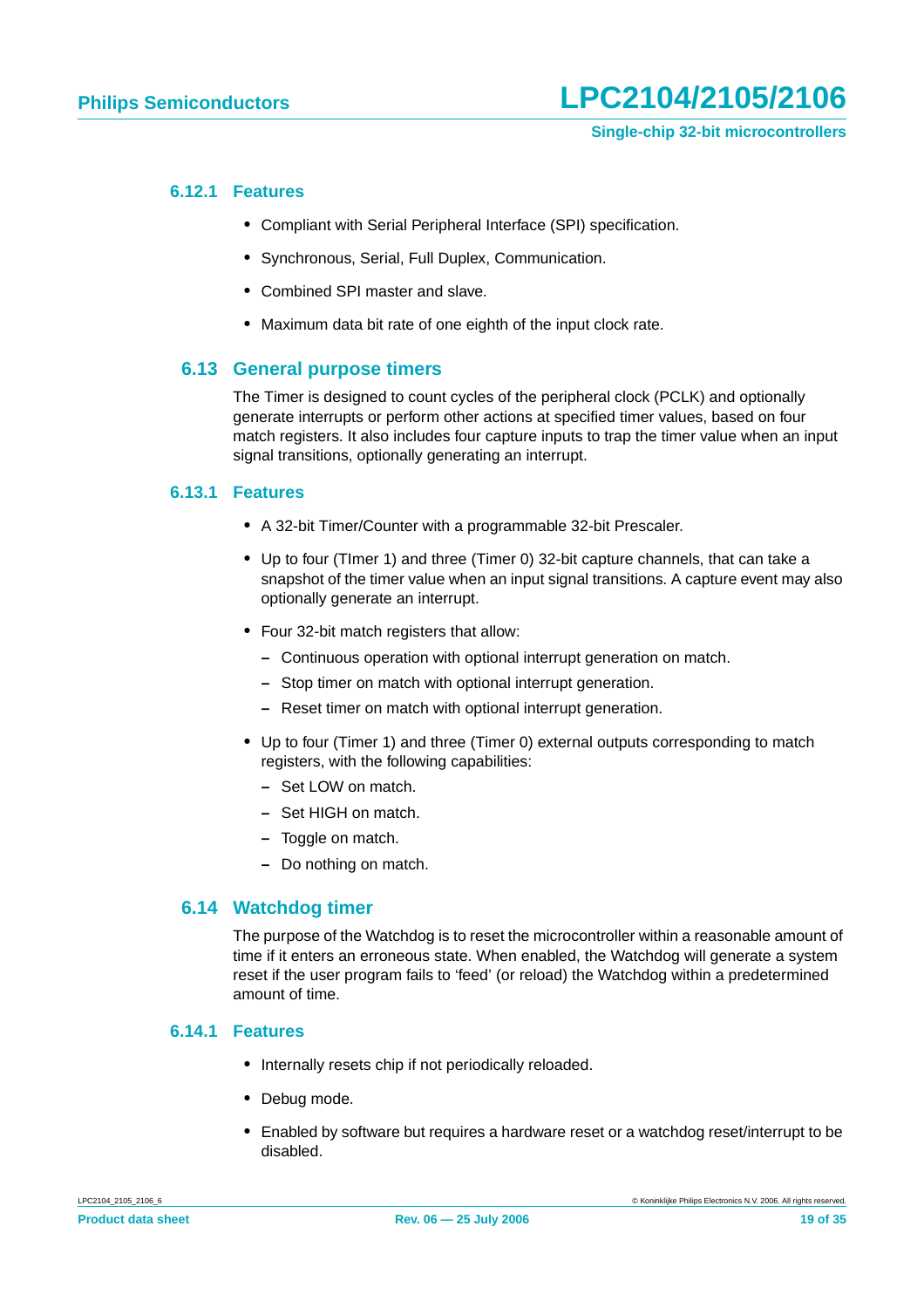- **•** Incorrect/Incomplete feed sequence causes reset/interrupt if enabled.
- **•** Flag to indicate watchdog reset.
- **•** Programmable 32-bit timer with internal pre-scaler.
- Selectable time period from  $(T_{\text{cv(PCLK)}} \times 256 \times 4)$  to  $(T_{\text{cv(PCLK)}} \times 2^{32} \times 4)$  in multiples of  $T_{\text{c}V}$ (PCLK)  $\times$  4.

#### <span id="page-19-0"></span>**6.15 Real time clock**

The Real Time Clock (RTC) is designed to provide a set of counters to measure time when normal or idle operating mode is selected. The RTC has been designed to use little power, making it suitable for battery powered systems where the CPU is not running continuously (Idle mode).

#### <span id="page-19-1"></span>**6.15.1 Features**

- **•** Measures the passage of time to maintain a calendar and clock.
- **•** Ultra Low Power design to support battery powered systems.
- **•** Provides Seconds, Minutes, Hours, Day of Month, Month, Year, Day of Week, and Day of Year.
- **•** Programmable Reference Clock Divider allows adjustment of the RTC to match various crystal frequencies.

#### <span id="page-19-2"></span>**6.16 Pulse width modulator**

The PWM is based on the standard Timer block and inherits all of its features, although only the PWM function is pinned out on the LPC2104/2105/2106. The Timer is designed to count cycles of the peripheral clock (PCLK) and optionally generate interrupts or perform other actions when specified timer values occur, based on seven match registers. It also includes four capture inputs to save the timer value when an input signal transitions, and optionally generate an interrupt when those events occur. The PWM function is in addition to these features, and is based on match register events.

The ability to separately control rising and falling edge locations allows the PWM to be used for more applications. For instance, multi-phase motor control typically requires three non-overlapping PWM outputs with individual control of all three pulse widths and positions.

Two match registers can be used to provide a single edge controlled PWM output. One match register (MR0) controls the PWM cycle rate, by resetting the count upon match. The other match register controls the PWM edge position. Additional single edge controlled PWM outputs require only one match register each, since the repetition rate is the same for all PWM outputs. Multiple single edge controlled PWM outputs will all have a rising edge at the beginning of each PWM cycle, when an MR0 match occurs.

Three match registers can be used to provide a PWM output with both edges controlled. Again, the MR0 match register controls the PWM cycle rate. The other match registers control the two PWM edge positions. Additional double edge controlled PWM outputs require only two match registers each, since the repetition rate is the same for all PWM outputs.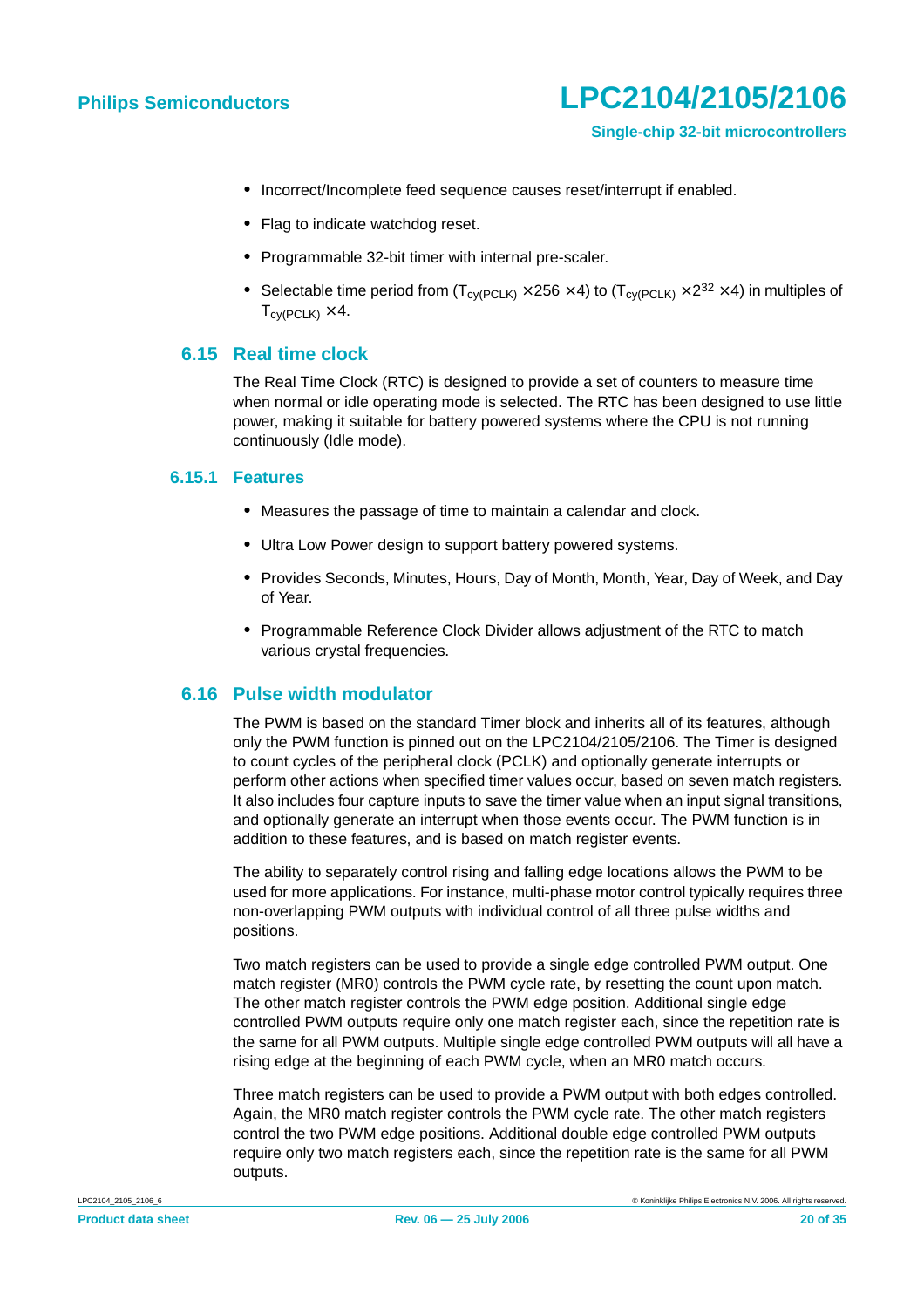With double edge controlled PWM outputs, specific match registers control the rising and falling edge of the output. This allows both positive going PWM pulses (when the rising edge occurs prior to the falling edge), and negative going PWM pulses (when the falling edge occurs prior to the rising edge).

#### <span id="page-20-2"></span>**6.16.1 Features**

- **•** Seven match registers allow up to six single edge controlled or three double edge controlled PWM outputs, or a mix of both types.
- The match registers also allow:
	- **–** Continuous operation with optional interrupt generation on match.
	- **–** Stop timer on match with optional interrupt generation.
	- **–** Reset timer on match with optional interrupt generation.
- **•** Supports single edge controlled and/or double edge controlled PWM outputs. Single edge controlled PWM outputs all go HIGH at the beginning of each cycle unless the output is a constant LOW. Double edge controlled PWM outputs can have either edge occur at any position within a cycle. This allows for both positive going and negative going pulses.
- **•** Pulse period and width can be any number of timer counts. This allows complete flexibility in the trade-off between resolution and repetition rate. All PWM outputs will occur at the same repetition rate.
- **•** Double edge controlled PWM outputs can be programmed to be either positive going or negative going pulses.
- **•** Match register updates are synchronized with pulse outputs to prevent generation of erroneous pulses. Software must "release" new match values before they can become effective.
- **•** May be used as a standard timer if the PWM mode is not enabled.
- **•** A 32-bit Timer/Counter with a programmable 32-bit Prescaler.

#### **6.17 System control**

#### <span id="page-20-3"></span><span id="page-20-0"></span>**6.17.1 Crystal oscillator**

The oscillator supports crystals in the range of 1 MHz to 30 MHz. The oscillator output frequency is called FOSC and the ARM processor clock frequency is referred to as CCLK for purposes of rate equations, etc. FOSC and CCLK are the same value unless the PLL is running and connected. Refer to [Section 6.17.2 "PLL"](#page-20-1) for additional information.

#### <span id="page-20-1"></span>**6.17.2 PLL**

The PLL accepts an input clock frequency in the range of 10 MHz to 25 MHz. The input frequency is multiplied up into the range of 10 MHz to 60 MHz with a Current Controlled Oscillator (CCO). The multiplier can be an integer value from 1 to 32 (in practice, the multiplier value cannot be higher than 6 on this family of microcontrollers due to the upper frequency limit of the CPU). The CCO operates in the range of 156 MHz to 320 MHz, so there is an additional divider in the loop to keep the CCO within its frequency range while the PLL is providing the desired output frequency. The output divider may be set to divide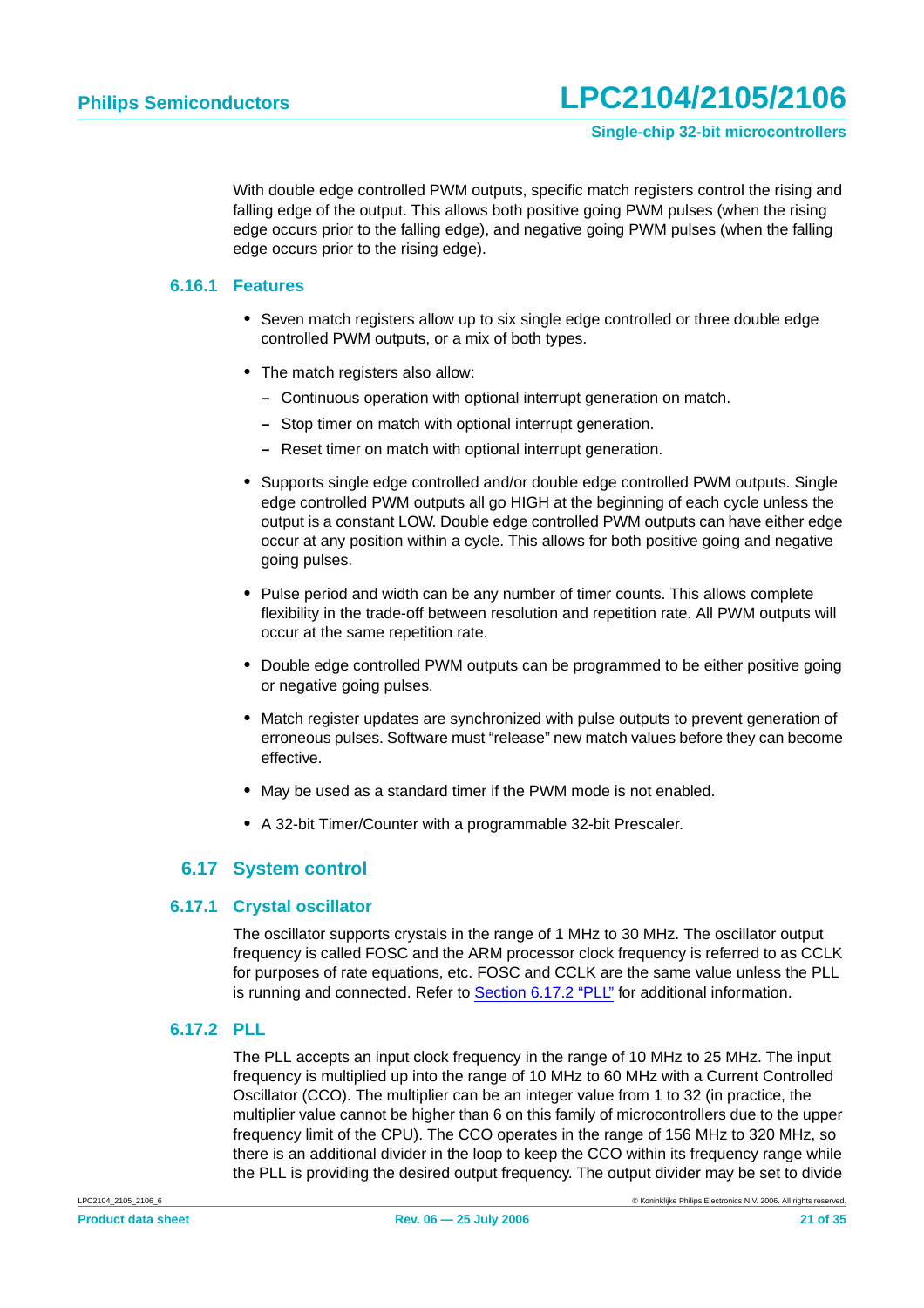by 2, 4, 8, or 16 to produce the output clock. Since the minimum output divider value is 2, it is insured that the PLL output has a 50 % duty cycle.The PLL is turned off and bypassed following a chip Reset and may be enabled by software. The program must configure and activate the PLL, wait for the PLL to Lock, then connect to the PLL as a clock source. The PLL settling time is 100 us.

#### <span id="page-21-0"></span>**6.17.3 Reset and wake-up timer**

Reset has two sources on the LPC2104/2105/2106: the RESET pin and Watchdog Reset. The RESET pin is a Schmitt trigger input pin with an additional glitch filter. Assertion of chip Reset by any source starts the wake-up timer (see wake-up timer description below), causing the internal chip reset to remain asserted until the external Reset is de-asserted, the oscillator is running, a fixed number of clocks have passed, and the on-chip flash controller has completed its initialization.

When the internal Reset is removed, the processor begins executing at address 0, which is the Reset vector. At that point, all of the processor and peripheral registers have been initialized to predetermined values.

The wake-up timer ensures that the oscillator and other analog functions required for chip operation are fully functional before the processor is allowed to execute instructions. This is important at power on, all types of Reset, and whenever any of the aforementioned functions are turned off for any reason. Since the oscillator and other functions are turned off during Power-down mode, any wake-up of the processor from Power-down mode makes use of the wake-up timer.

The wake-up timer monitors the crystal oscillator as the means of checking whether it is safe to begin code execution. When power is applied to the chip, or some event caused the chip to exit Power-down mode, some time is required for the oscillator to produce a signal of sufficient amplitude to drive the clock logic. The amount of time depends on many factors, including the rate of  $V_{DD}$  ramp (in the case of power on), the type of crystal and its electrical characteristics (if a quartz crystal is used), as well as any other external circuitry (e.g. capacitors), and the characteristics of the oscillator itself under the existing ambient conditions.

#### <span id="page-21-1"></span>**6.17.4 External interrupt inputs**

The LPC2104/2105/2106 include three External Interrupt Inputs as selectable pin functions. The External Interrupt Inputs can optionally be used to wake up the processor from Power-down mode.

#### <span id="page-21-2"></span>**6.17.5 Memory mapping control**

The Memory Mapping Control alters the mapping of the interrupt vectors that appear beginning at address 0x0000 0000. Vectors may be mapped to the bottom of the on-chip flash memory, or to the on-chip static RAM. This allows code running in different memory spaces to have control of the interrupts.

#### <span id="page-21-3"></span>**6.17.6 Power control**

The LPC2104/2105/2106 support two reduced power modes: Idle mode and Power-down mode. In Idle mode, execution of instructions is suspended until either a Reset or interrupt occurs. Peripheral functions continue operation during Idle mode and may generate interrupts to cause the processor to resume execution. Idle mode eliminates power used by the processor itself, memory systems and related controllers, and internal buses.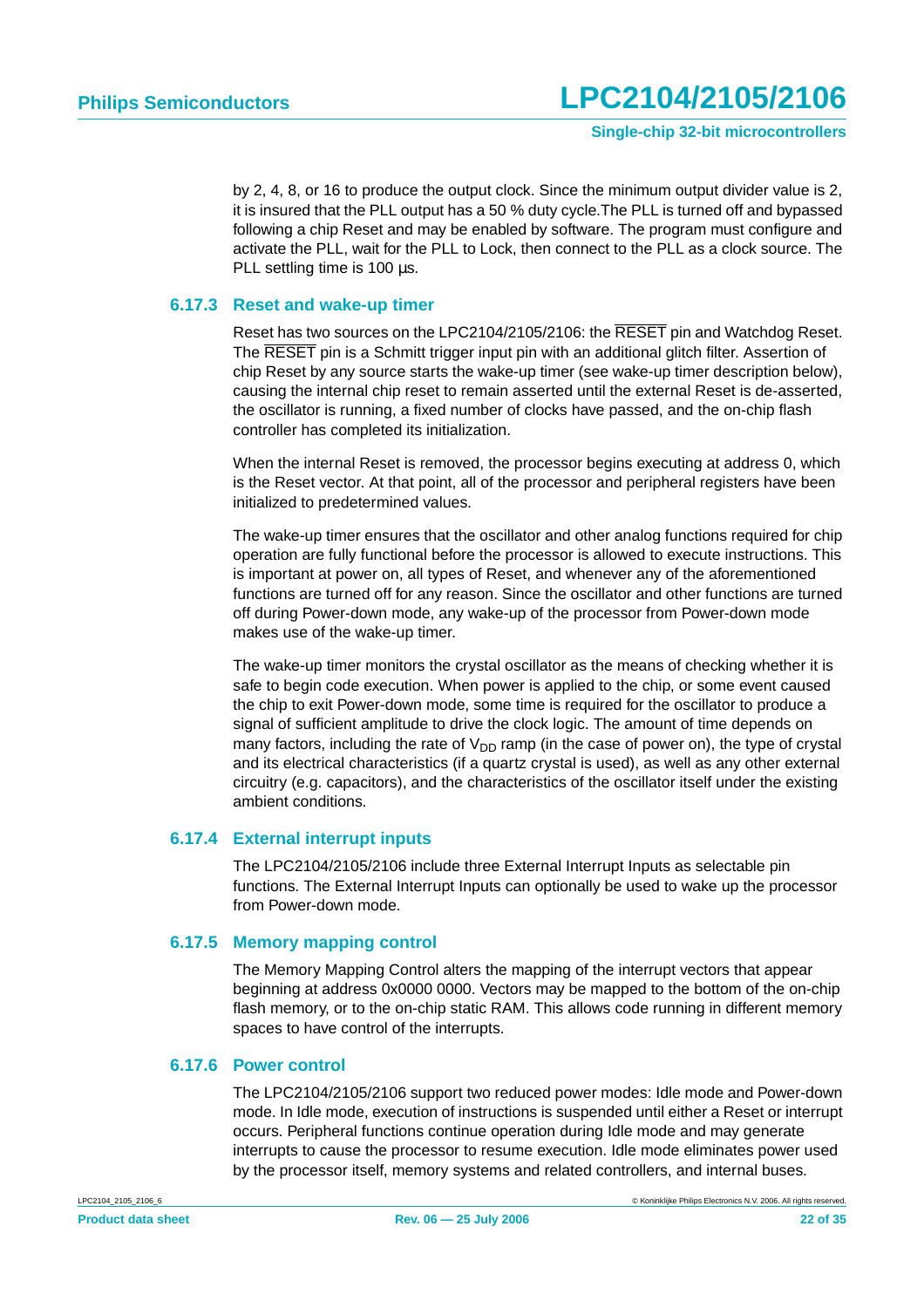**Single-chip 32-bit microcontrollers**

In Power-down mode, the oscillator is shut down and the chip receives no internal clocks. The processor state and registers, peripheral registers, and internal SRAM values are preserved throughout Power-down mode and the logic levels of chip output pins remain static. The Power-down mode can be terminated and normal operation resumed by either a Reset or certain specific interrupts that are able to function without clocks. Since all dynamic operation of the chip is suspended, Power-down mode reduces chip power consumption to nearly zero.

A Power Control for Peripherals feature allows individual peripherals to be turned off if they are not needed in the application, resulting in additional power savings.

#### <span id="page-22-0"></span>**6.17.7 VPB bus**

The VPB divider determines the relationship between the processor clock (CCLK) and the clock used by peripheral devices (PCLK). The VPB divider serves two purposes. The first is to provide peripherals with the desired PCLK via VPB bus so that they can operate at the speed chosen for the ARM processor. In order to achieve this, the VPB bus may be slowed down to  $\frac{1}{2}$  to  $\frac{1}{4}$  of the processor clock rate. Because the VPB bus must work properly at power-up (and its timing cannot be altered if it does not work since the VPB divider control registers reside on the VPB bus), the default condition at reset is for the VPB bus to run at  $\frac{1}{4}$  of the processor clock rate. The second purpose of the VPB divider is to allow power savings when an application does not require any peripherals to run at the full processor rate. Because the VPB divider is connected to the PLL output, the PLL remains active (if it was running) during Idle mode.

#### <span id="page-22-1"></span>**6.18 Emulation and debugging**

The LPC2104/2105/2106 support emulation and debugging via a JTAG serial port. A trace port allows tracing program execution. Each of these functions requires a trade-off of debugging features versus device pins. Because the LPC2104/2105/2106 are provided in a small package, there is no room for permanently assigned JTAG or Trace pins. An alternate JTAG port allows an option to debug functions assigned to the pins used by the primary JTAG port.

#### <span id="page-22-2"></span>**6.18.1 EmbeddedICE**

Standard ARM EmbeddedICE logic provides on-chip debug support. The debugging of the target system requires a host computer running the debugger software and an EmbeddedICE protocol convertor. EmbeddedICE protocol convertor converts the Remote Debug Protocol commands to the JTAG data needed to access the ARM core.

The ARM core has a Debug Communication Channel function built-in. The debug communication channel allows a program running on the target to communicate with the host debugger or another separate host without stopping the program flow or even entering the debug state. The debug communication channel is accessed as a co-processor 14 by the program running on the ARM7TDMI-S core. The debug communication channel allows the JTAG port to be used for sending and receiving data without affecting the normal program flow. The debug communication channel data and control registers are mapped in to addresses in the EmbeddedICE logic.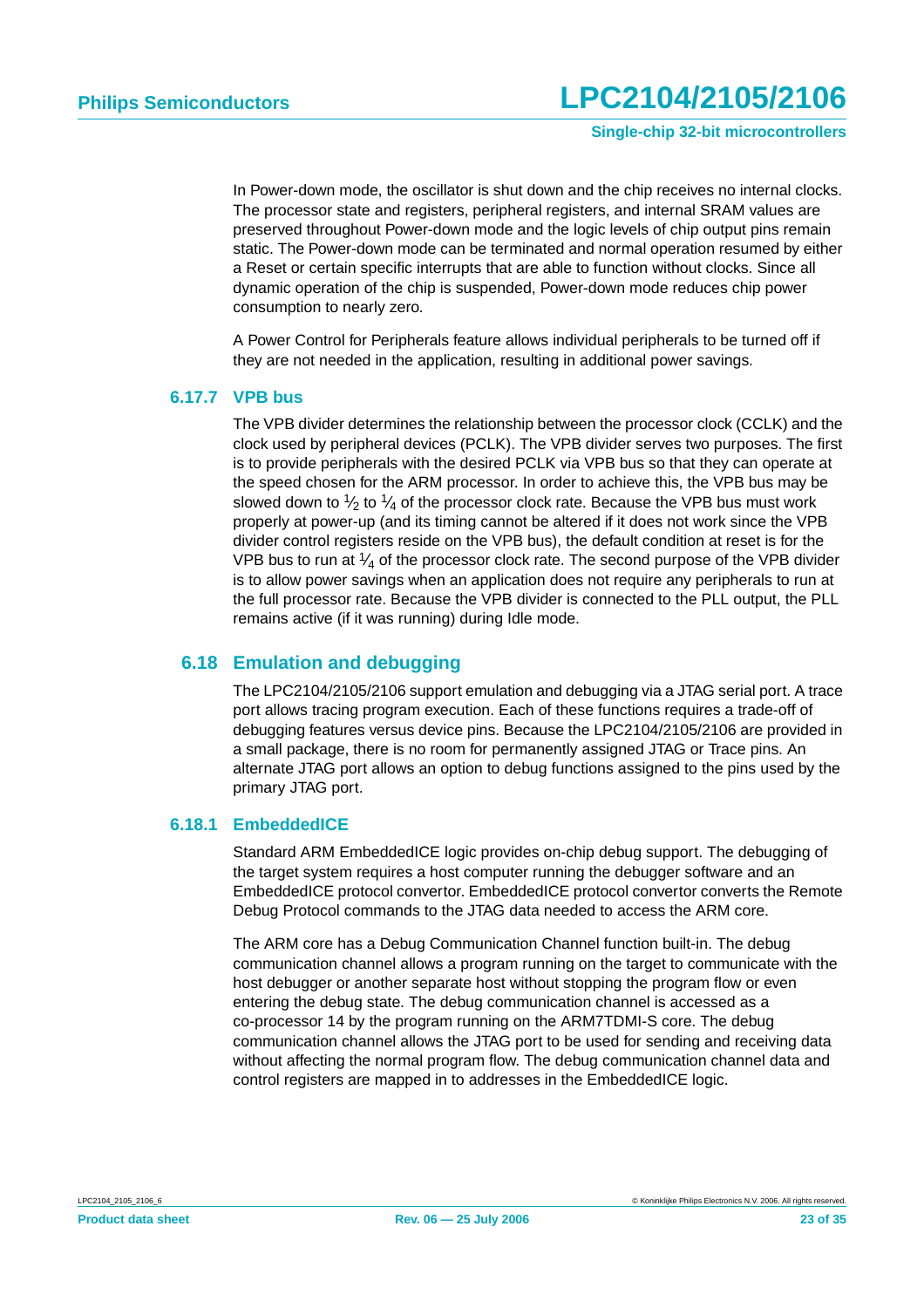#### <span id="page-23-0"></span>**6.18.2 Embedded trace**

Since the LPC2104/2105/2106 have significant amounts of on-chip memory, it is not possible to determine how the processor core is operating simply by observing the external pins. The Embedded Trace Macrocell (ETM) provides real-time trace capability for deeply embedded processor cores. It outputs information about processor execution to the trace port.

The ETM is connected directly to the ARM core and not to the main AMBA system bus. It compresses the trace information and exports it through a narrow trace port. An external trace port analyzer must capture the trace information under software debugger control. Instruction trace (or PC trace) shows the flow of execution of the processor and provides a list of all the instructions that were executed. Instruction trace is significantly compressed by only broadcasting branch addresses as well as a set of status signals that indicate the pipeline status on a cycle by cycle basis. Trace information generation can be controlled by selecting the trigger resource. Trigger resources include address comparators, counters and sequencers. Since trace information is compressed the software debugger requires a static image of the code being executed. Self-modifying code cannot be traced because of this restriction.

#### <span id="page-23-1"></span>**6.18.3 RealMonitor**

RealMonitor is a configurable software module, developed by ARM Inc., which enables real time debug. It is a lightweight debug monitor that runs in the background while users debug their foreground application. It communicates with the host using the DCC (Debug Communications Channel), which is present in the EmbeddedICE logic. The LPC2104/2105/2106 contain a specific configuration of RealMonitor software programmed into the on-chip flash memory.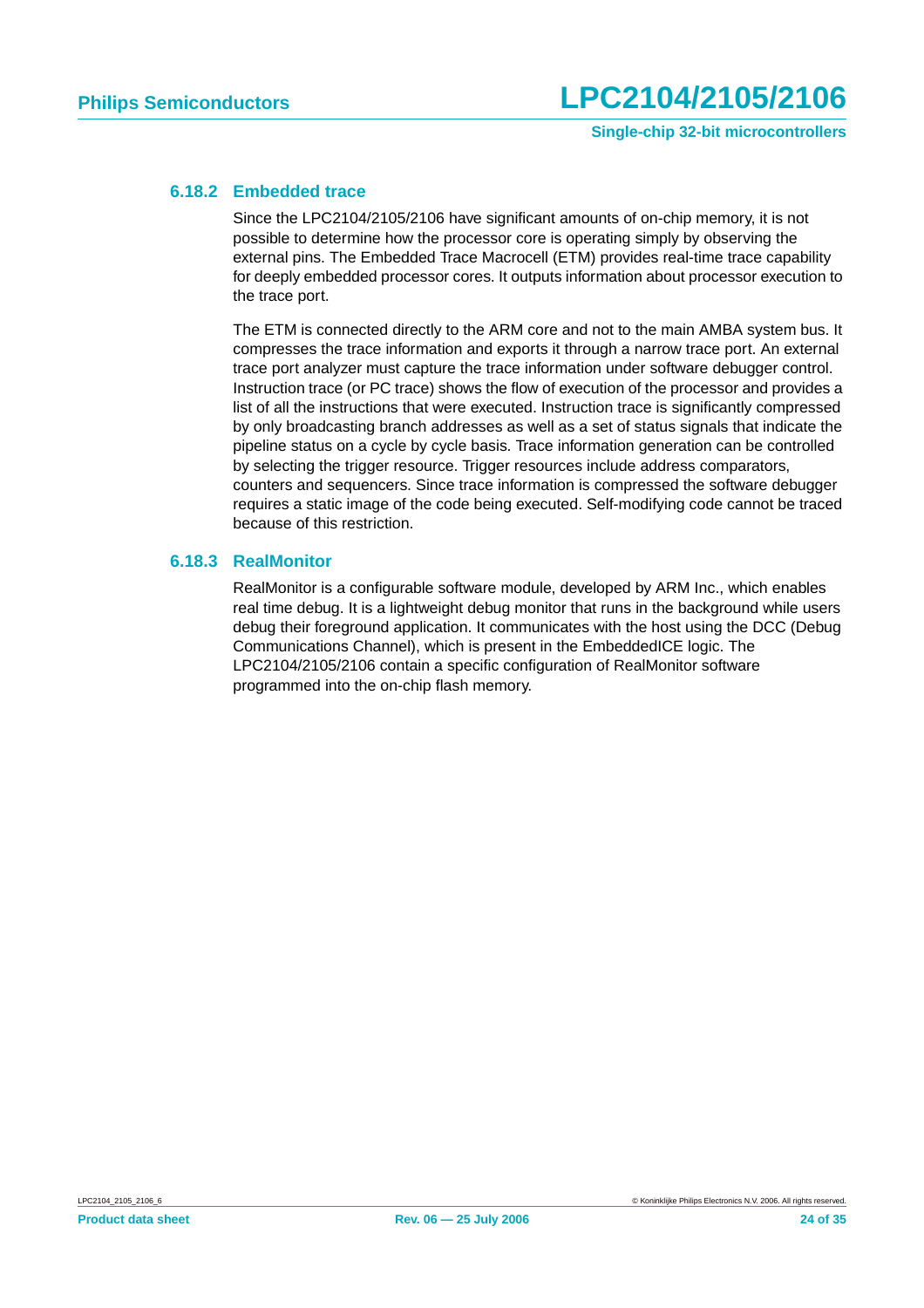## <span id="page-24-13"></span>**7. Limiting values**

#### <span id="page-24-12"></span>**Table 8. Limiting values**

In accordance with the Absolute Maximum Rating System (IEC 60134).[\[1\]](#page-24-0)

| <b>Symbol</b>    | <b>Parameter</b>                         | <b>Conditions</b>                                                  |              | <b>Min</b>                | <b>Max</b>          | Unit        |
|------------------|------------------------------------------|--------------------------------------------------------------------|--------------|---------------------------|---------------------|-------------|
| $V_{DD(1V8)}$    | supply voltage (1.8 V)                   |                                                                    |              | $\boxed{2}$ -0.5          | $+2.5$              | $\vee$      |
| $V_{DD(3V3)}$    | supply voltage (3.3 V)                   |                                                                    |              | $\frac{3}{2}$ -0.5        | $+3.6$              | $\vee$      |
| $V_{I}$          | input voltage                            | 5 V tolerant I/O pins                                              |              | $\frac{[4][5]}{[6]}$ -0.5 | $+6.0$              | $\vee$      |
|                  |                                          | other I/O pins                                                     |              | $\frac{[4][6]}{2}$ -0.5   | $V_{DD(3V3)} + 0.5$ | V           |
| l <sub>DD</sub>  | supply current                           |                                                                    | $[7][8]$ $-$ |                           | 100                 | mA          |
| $I_{SS}$         | ground current                           |                                                                    | $[8][9]$ $-$ |                           | 100                 | mA          |
| $T_{\text{stg}}$ | storage temperature                      |                                                                    |              | $100 - 65$                | $+150$              | $^{\circ}C$ |
| $P_{tot(pack)}$  | total power dissipation (per<br>package) | based on package heat<br>transfer, not device power<br>consumption |              |                           | 1.5                 | W           |
| V <sub>esd</sub> | electrostatic discharge voltage          | human body model                                                   | $[11]$       |                           |                     |             |
|                  |                                          | all pins                                                           |              | $-2000$                   | $+2000$             | $\vee$      |
|                  |                                          | machine model                                                      | $[12]$       |                           |                     |             |
|                  |                                          | all pins                                                           |              | $-200$                    | $+200$              | V           |

#### <span id="page-24-0"></span>[1] The following applies to [Table](#page-24-12) 8:

a) This product includes circuitry specifically designed for the protection of its internal devices from the damaging effects of excessive static charge. Nonetheless, it is suggested that conventional precautions be taken to avoid applying greater than the rated maximum.

- b) Parameters are valid over operating temperature range unless otherwise specified. All voltages are with respect to  $V_{SS}$  unless otherwise noted.
- <span id="page-24-1"></span>[2] Internal rail.

<span id="page-24-2"></span>[3] External rail.

- <span id="page-24-3"></span>[4] Including voltage on outputs in 3-state mode.
- <span id="page-24-4"></span>[5] Only valid when the  $V_{DD(3\vee3)}$  supply voltage is present.
- <span id="page-24-5"></span>[6] Not to exceed 4.6 V.
- <span id="page-24-6"></span>[7] Per supply pin.
- <span id="page-24-7"></span>[8] The peak current is limited to 25 times the corresponding maximum current.
- <span id="page-24-8"></span>[9] Per ground pin.
- <span id="page-24-9"></span>[10] Dependent on package type.
- <span id="page-24-10"></span>[11] Human body model: equivalent to discharging a 100 pF capacitor through a 1.5 kΩ series resistor.
- <span id="page-24-11"></span>[12] Machine model: equivalent to discharging a 200 pF capacitor through a 0.75 µH coil and a 10 Ω series resistor.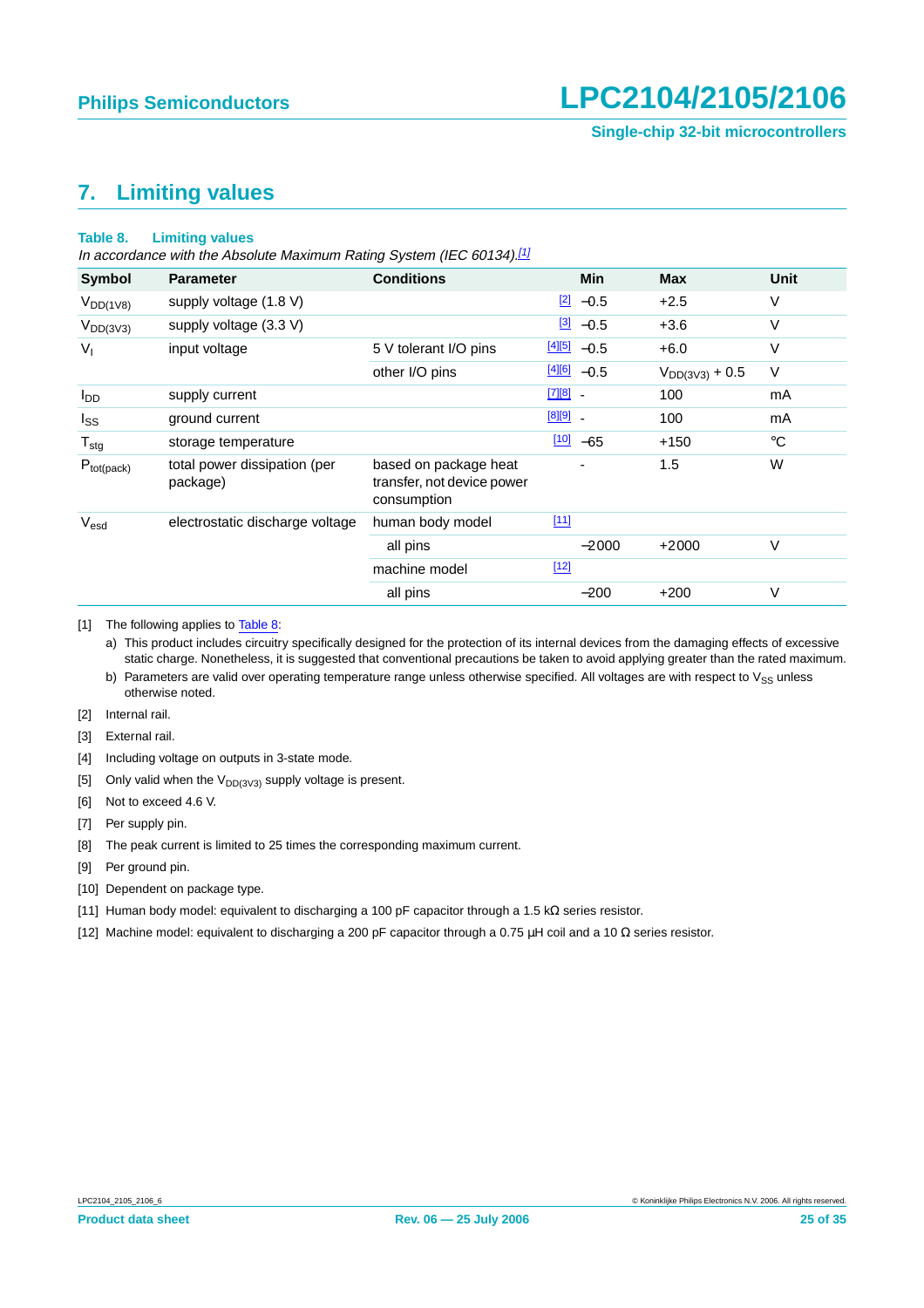**Single-chip 32-bit microcontrollers**

## <span id="page-25-0"></span>**8. Static characteristics**

#### **Table 9. Static characteristics**

 $T_{amb} = 0$  °C to +70 °C for commercial applications, unless otherwise specified.

| <b>Symbol</b>         | <b>Parameter</b>                            | <b>Conditions</b>                                                           |                     | Min                               | Typ[1]                   | Max            | <b>Unit</b> |
|-----------------------|---------------------------------------------|-----------------------------------------------------------------------------|---------------------|-----------------------------------|--------------------------|----------------|-------------|
| $V_{DD(1V8)}$         | supply voltage (1.8 V)                      |                                                                             |                     | $\boxed{2}$ 1.65                  | 1.8                      | 1.95           | V           |
| $V_{DD(3V3)}$         | supply voltage (3.3 V)                      |                                                                             |                     | $[3]$ 3.0                         | 3.3                      | 3.6            | V           |
|                       | Standard port pins, RESET, RTCK, and DBGSEL |                                                                             |                     |                                   |                          |                |             |
| $I_{IL}$              | LOW-state input current                     | $V_1 = 0$ V; no pull-up                                                     |                     | $\frac{1}{2}$                     | $\blacksquare$           | 3              | μA          |
| Iн                    | HIGH-state input current                    | $V_1 = V_{DD(3V3)}$ ; no pull-down                                          |                     | $\overline{\phantom{a}}$          | $\blacksquare$           | 3              | $\mu$ A     |
| $I_{OZ}$              | OFF-state output current                    | $V_O = 0 V, V_O = V_{DD(3V3)};$<br>no pull-up/down                          |                     | ä,                                | $\blacksquare$           | 3              | μA          |
| $I_{\text{latch}}$    | I/O latch-up current                        | $-(0.5V_{DD(3V3)}) < V_1 <$<br>$(1.5V_{DD(3V3)})$ ; T <sub>i</sub> < 125 °C |                     | 100                               | $\blacksquare$           | $\blacksquare$ | mA          |
| $V_{I}$               | input voltage                               |                                                                             | [4][5] 0<br>[6]     |                                   | $\blacksquare$           | 5.5            | $\mathsf V$ |
| $V_{\rm O}$           | output voltage                              | output active                                                               |                     | 0                                 | $\overline{\phantom{a}}$ | $V_{DD(3V3)}$  | V           |
| V <sub>IH</sub>       | HIGH-state input voltage                    |                                                                             |                     | 2.0                               | $\overline{\phantom{a}}$ |                | V           |
| $V_{IL}$              | LOW-state input voltage                     |                                                                             |                     | $\overline{\phantom{0}}$          | $\blacksquare$           | 0.8            | V           |
| $V_{\text{hys}}$      | hysteresis voltage                          |                                                                             |                     | L.                                | 0.4                      | ÷.             | V           |
| <b>V<sub>OH</sub></b> | HIGH-state output voltage                   | $I_{OH} = -4$ mA                                                            |                     | $\boxed{7}$ $V_{DD(3V3)} - 0.4$ - |                          | $\blacksquare$ | V           |
| $V_{OL}$              | LOW-state output voltage                    | $I_{OL} = -4$ mA                                                            | $\underline{[7]}$ . |                                   | $\blacksquare$           | 0.4            | V           |
| $I_{OH}$              | HIGH-state output current                   | $V_{OH} = V_{DD(3V3)} - 0.4 V$                                              |                     | $\boxed{7}$ -4                    | $\blacksquare$           |                | mA          |
| $I_{OL}$              | LOW-state output current                    | $V_{OL} = 0.4 V$                                                            | $\boxed{7}$ 4       |                                   | $\blacksquare$           | $\blacksquare$ | mA          |
| l <sub>OHS</sub>      | HIGH-state short-circuit<br>output current  | $V_{OH} = 0 V$                                                              | $[8]$ .             |                                   | $\overline{\phantom{a}}$ | $-45$          | mA          |
| $I_{OLS}$             | LOW-state short-circuit<br>output current   | $V_{OL} = V_{DD(3V3)}$                                                      | $[8]$ .             |                                   | $\blacksquare$           | 50             | mA          |
| $I_{\text{pd}}$       | pull-down current                           | $V_1 = 5 V$ ; applies to DBGSEL                                             |                     | $[9]$ 20                          | 50                       | 100            | $\mu$ A     |
| $I_{\text{pu}}$       | pull-up current                             | $V_1 = 0 V$                                                                 |                     | $100 - 25$                        | $-50$                    | $-65$          | μA          |
|                       |                                             | $V_{DD(3V3)} < V_1 < 5 V$                                                   | $[9][10]$ 0         |                                   | 0                        | 0              | $\mu$ A     |
| $I_{DD(act)}$         | active mode supply current                  | $V_{DD(1V8)} = 1.8 V;$<br>$CCLK = 60 MHz$ ;<br>$T_{amb}$ = 25 °C; code      |                     |                                   | 30                       |                | mA          |
|                       |                                             | while(1) $\{\}$                                                             |                     |                                   |                          |                |             |
|                       |                                             | executed from flash; no<br>active peripherals                               |                     |                                   |                          |                |             |
| $I_{DD(pd)}$          | Power-down mode supply<br>current           | $V_{DD(1V8)} = 1.8 V;$<br>$T_{amb}$ = 25 °C,                                |                     |                                   | 10                       |                | μA          |
|                       |                                             | $V_{DD(1V8)} = 1.8 V;$<br>$T_{amb} = 85 °C$                                 |                     | L.                                | 50                       | 500            | $\mu$ A     |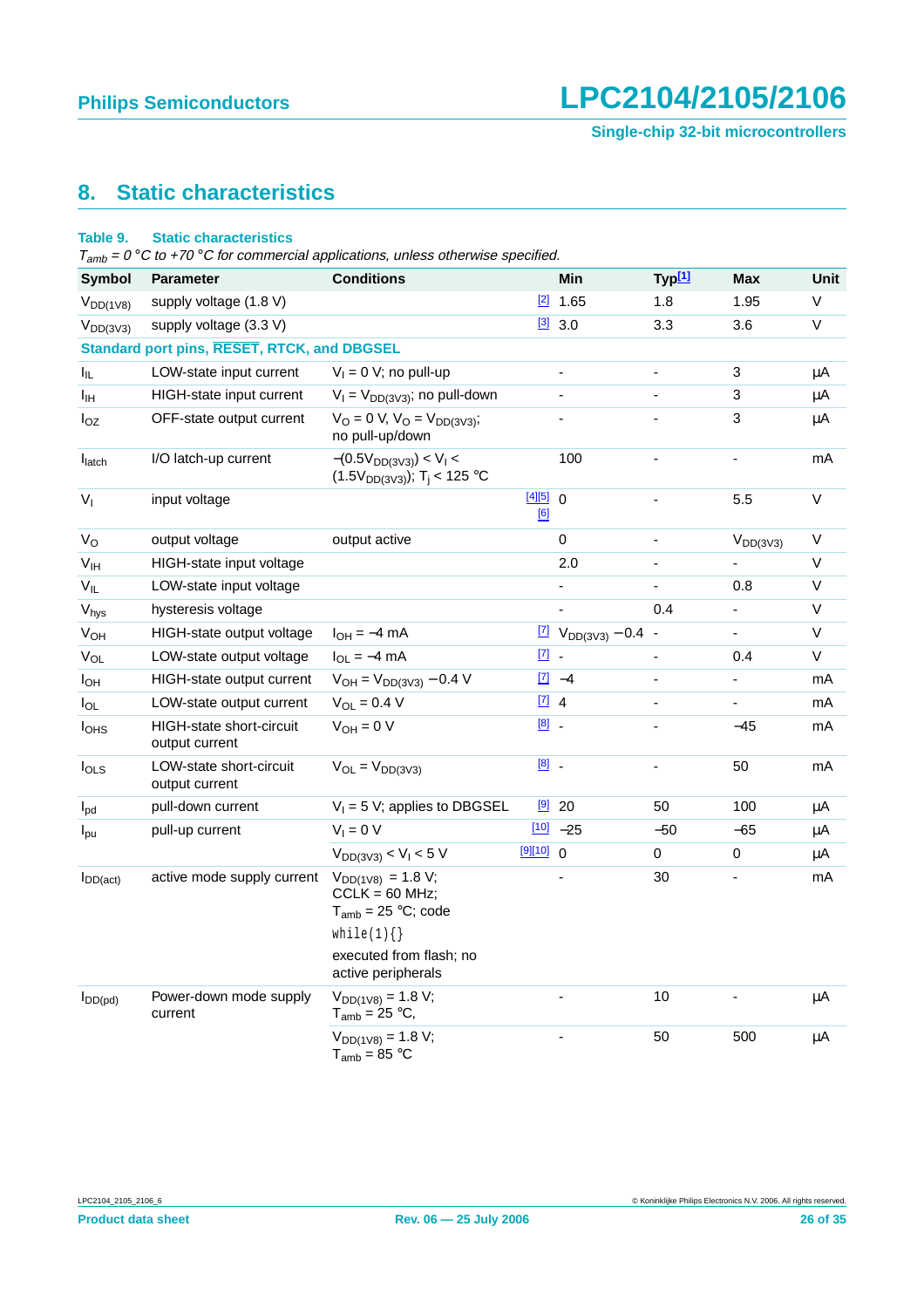#### **Single-chip 32-bit microcontrollers**

|                           |                                            | $T_{amb}$ = 0 °C to +70 °C for commercial applications, unless otherwise specified. |                                                               |                                    |                    |             |
|---------------------------|--------------------------------------------|-------------------------------------------------------------------------------------|---------------------------------------------------------------|------------------------------------|--------------------|-------------|
| Symbol                    | <b>Parameter</b>                           | <b>Conditions</b>                                                                   | <b>Min</b>                                                    | Typ <sup>[1]</sup>                 | <b>Max</b>         | <b>Unit</b> |
| I <sup>2</sup> C-bus pins |                                            |                                                                                     |                                                               |                                    |                    |             |
| $V_{\text{IH}}$           | HIGH-state input voltage                   |                                                                                     | $0.7V_{DD(3V3)}$                                              |                                    |                    | V           |
| $V_{IL}$                  | LOW-state input voltage                    |                                                                                     |                                                               |                                    | $0.3V_{DD(3V3)}$ V |             |
| $V_{\text{hys}}$          | hysteresis voltage                         |                                                                                     |                                                               | $0.5\mathrm{V}_{\mathrm{DD(3V3)}}$ |                    | V           |
| $V_{OL}$                  | LOW-state output voltage                   | $I_{OLS} = 3$ mA                                                                    | $\begin{bmatrix} 7 \end{bmatrix}$<br>$\overline{\phantom{a}}$ |                                    | 0.4                | V           |
| Ιu                        | input leakage current                      | $V_1 = V_{DD(3V3)}$                                                                 | $[11]$ $-$                                                    | $\overline{2}$                     | 4                  | μA          |
|                           |                                            | $V_1 = 5 V$                                                                         | ۰                                                             | 10                                 | 22                 | μA          |
| <b>Oscillator pins</b>    |                                            |                                                                                     |                                                               |                                    |                    |             |
| $V_{i(XTAL1)}$            | input voltage on pin XTAL1                 |                                                                                     | 0                                                             |                                    | 1.8                | $\vee$      |
| $V_{o(XTAL2)}$            | output voltage on pin<br>XTAL <sub>2</sub> |                                                                                     | 0                                                             |                                    | 1.8                | V           |

#### **Table 9. Static characteristics** …continued

 $T_{amb}$  = 0 °C to +70 °C for commercial applications, unless otherwise specified.

<span id="page-26-0"></span>[1] Typical ratings are not guaranteed. The values listed are at room temperature (+25 °C), nominal supply voltages.

<span id="page-26-1"></span>[2] Internal rail.

<span id="page-26-2"></span>[3] External rail.

<span id="page-26-3"></span>[4] Including voltage on outputs in 3-state mode.

<span id="page-26-4"></span>[5]  $V_{DD(3V3)}$  supply voltages must be present.

<span id="page-26-5"></span>[6] 3-state outputs go into 3-state mode when  $V_{DD(3V3)}$  is grounded.

<span id="page-26-6"></span>[7] Accounts for 100 mV voltage drop in all supply lines.

<span id="page-26-7"></span>[8] Only allowed for a short time period.

<span id="page-26-8"></span>[9] Minimum condition for  $V_1 = 4.5$  V, maximum condition for  $V_1 = 5.5$  V.

<span id="page-26-9"></span>[10] Applies to P0[31:22].

<span id="page-26-10"></span>[11] To  $V_{SS}$ .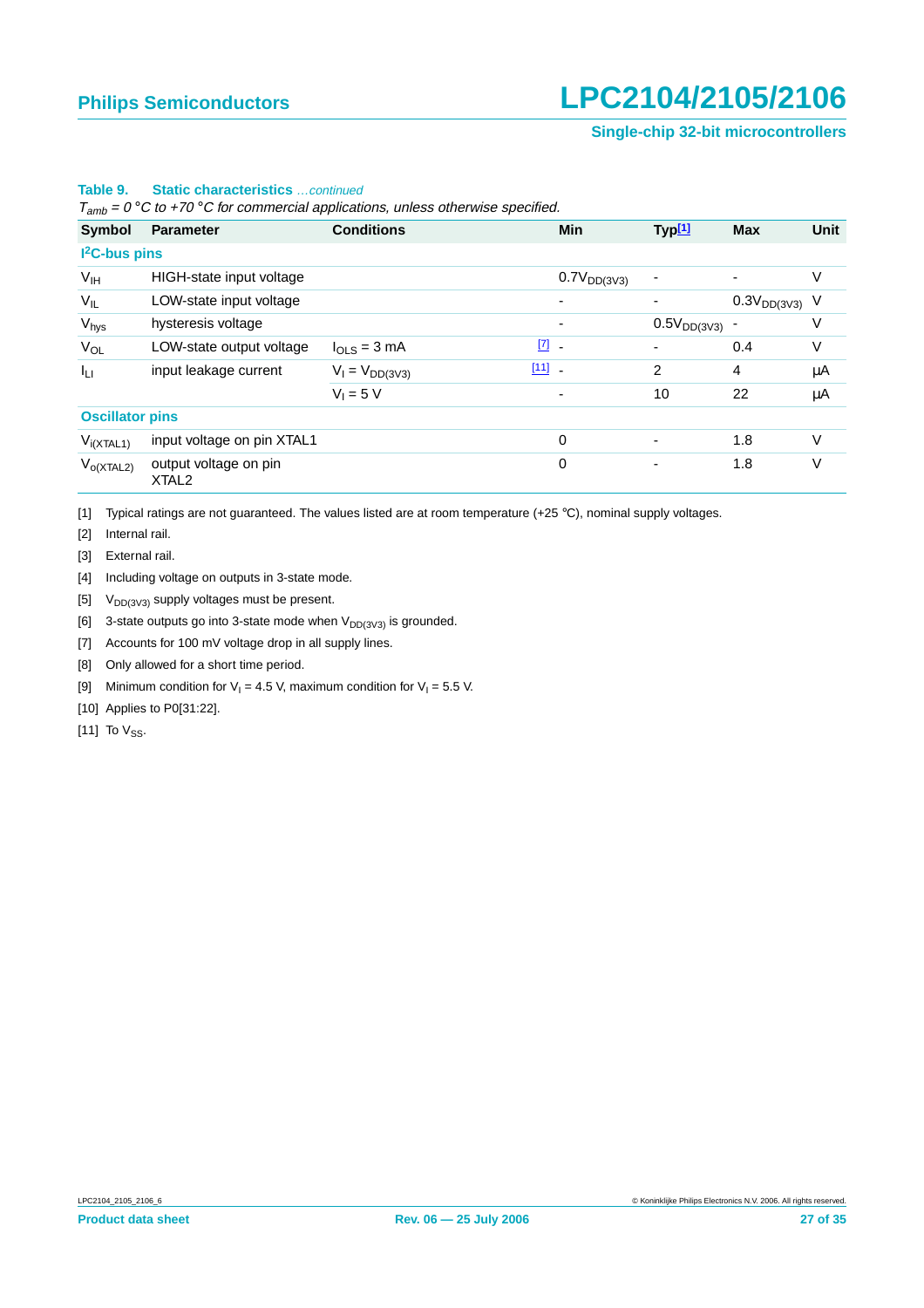### <span id="page-27-2"></span>**9. Dynamic characteristics**

#### **Table 10. Dynamic characteristics**

 $T_{amb} = 0^\circ \text{C}$  to +70 °C for commercial applications, -40 °C to +85 °C for industrial applications;  $V_{DD(1V8)}$ ,  $V_{DD(3V3)}$  over specified ranges.[\[1\]](#page-27-0)

| <b>Symbol</b>                             | <b>Parameter</b>     | <b>Conditions</b>                                                                      | <b>Min</b>                                  | <b>Typ</b> | <b>Max</b> | <b>Unit</b> |
|-------------------------------------------|----------------------|----------------------------------------------------------------------------------------|---------------------------------------------|------------|------------|-------------|
| <b>External clock</b>                     |                      |                                                                                        |                                             |            |            |             |
| $\mathsf{f}_{\mathsf{osc}}$               | oscillator frequency | supplied by an external<br>oscillator (signal generator)                               | 1                                           |            | 50         | <b>MHz</b>  |
|                                           |                      | external clock frequency<br>supplied by an external<br>crystal oscillator              | 1                                           |            | 30         | <b>MHz</b>  |
|                                           |                      | external clock frequency if<br>on-chip PLL is used                                     | 10                                          |            | 25         | <b>MHz</b>  |
|                                           |                      | external clock frequency if<br>on-chip bootloader is used<br>for initial code download | 10                                          |            | 25         | <b>MHz</b>  |
| $T_{cy(clk)}$                             | clock cycle time     |                                                                                        | 20                                          |            | 1000       | ns          |
| $t_{CHCX}$                                | clock HIGH time      |                                                                                        | $T_{\text{cy}(\text{clk})} \times 0.4$      |            |            | ns          |
| $t_{CLCX}$                                | clock LOW time       |                                                                                        | $T_{cy(clk)} \times 0.4$                    |            |            | ns          |
| $t_{CLCH}$                                | clock rise time      |                                                                                        |                                             | -          | 5          | ns          |
| t <sub>CHCL</sub>                         | clock fall time      |                                                                                        | $\overline{\phantom{0}}$                    | ۰          | 5          | ns          |
| Port pins (except P0.2 and P0.3)          |                      |                                                                                        |                                             |            |            |             |
| t,                                        | rise time            |                                                                                        |                                             | 10         |            | ns          |
| $\mathfrak{t}_{\mathsf{f}}$               | fall time            |                                                                                        |                                             | 10         |            | ns          |
| I <sup>2</sup> C-bus pins (P0.2 and P0.3) |                      |                                                                                        |                                             |            |            |             |
| t <sub>f</sub>                            | fall time            | $V_{\text{IH}}$ to $V_{\text{IL}}$                                                     | $\frac{[2]}{2}$ 20 + 0.1 × C <sub>b</sub> - |            |            | ns          |

<span id="page-27-0"></span>[1] Parameters are valid over operating temperature range unless otherwise specified.

<span id="page-27-1"></span>[2] Bus capacitance  $C_b$  in pF, from 10 pF to 400 pF.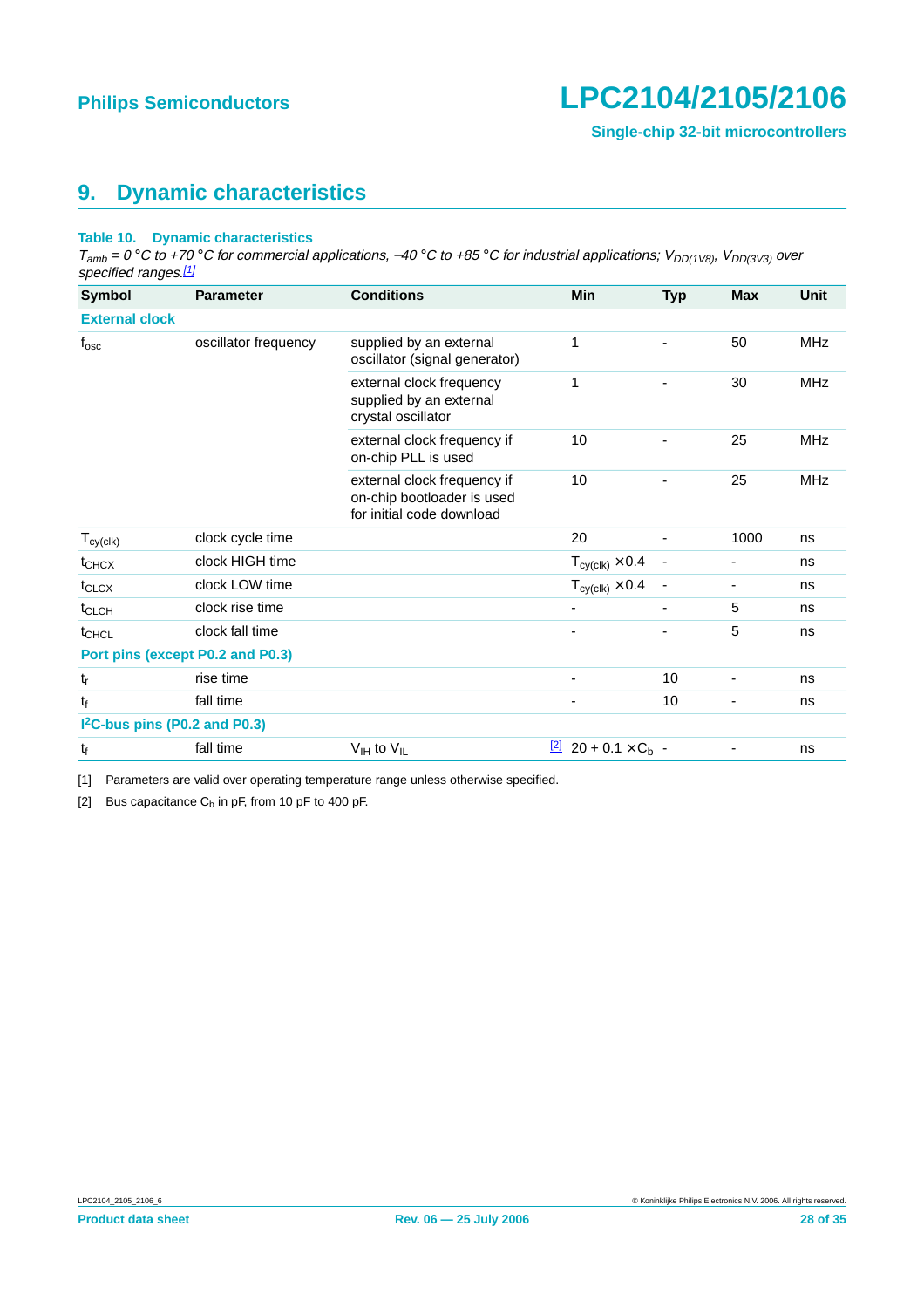**Single-chip 32-bit microcontrollers**

## **9.1 Timing**

<span id="page-28-0"></span>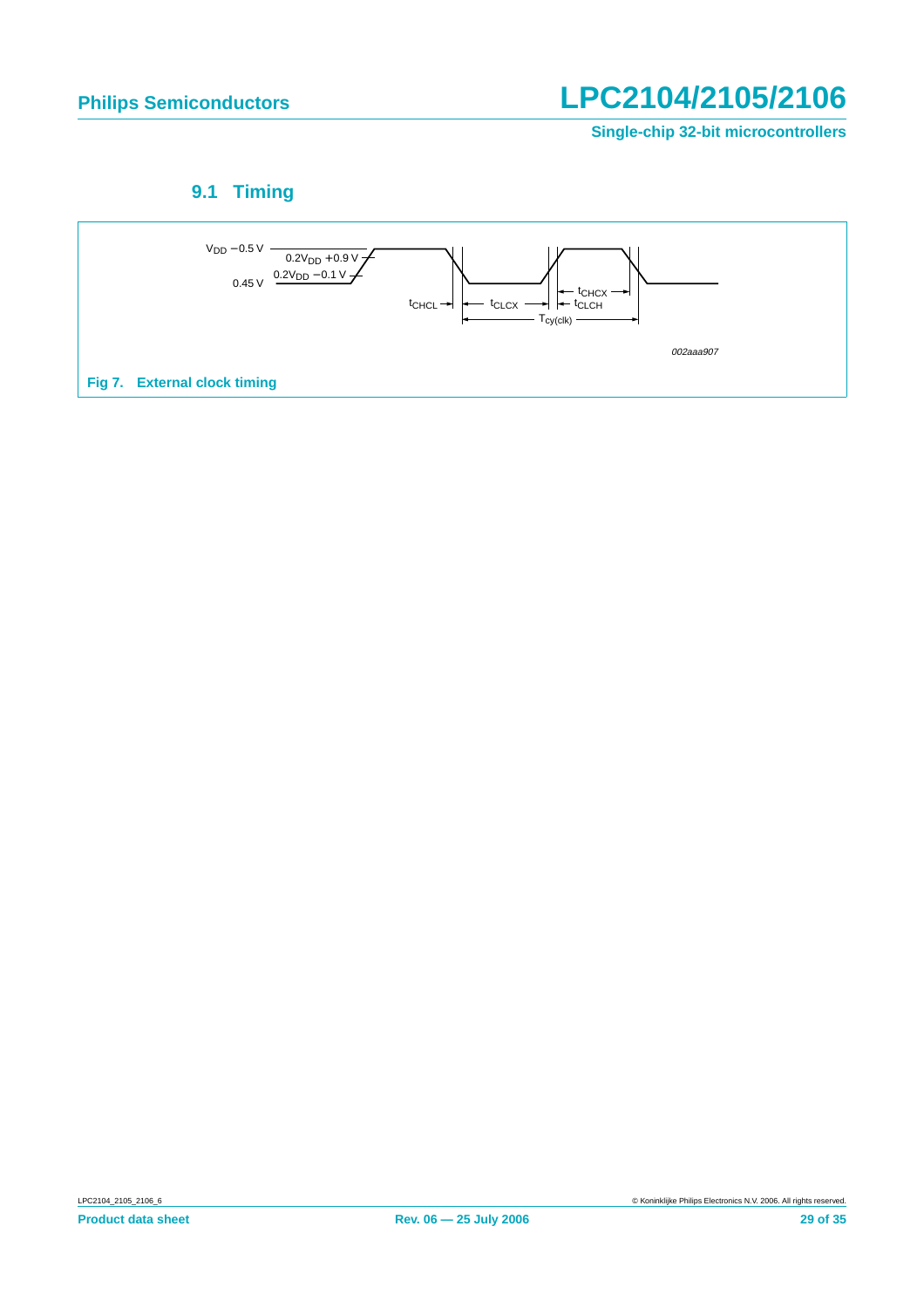**Single-chip 32-bit microcontrollers**

### <span id="page-29-0"></span>**10. Package outline**



### **Fig 8. Package outline SOT313-2 (LQFP48)**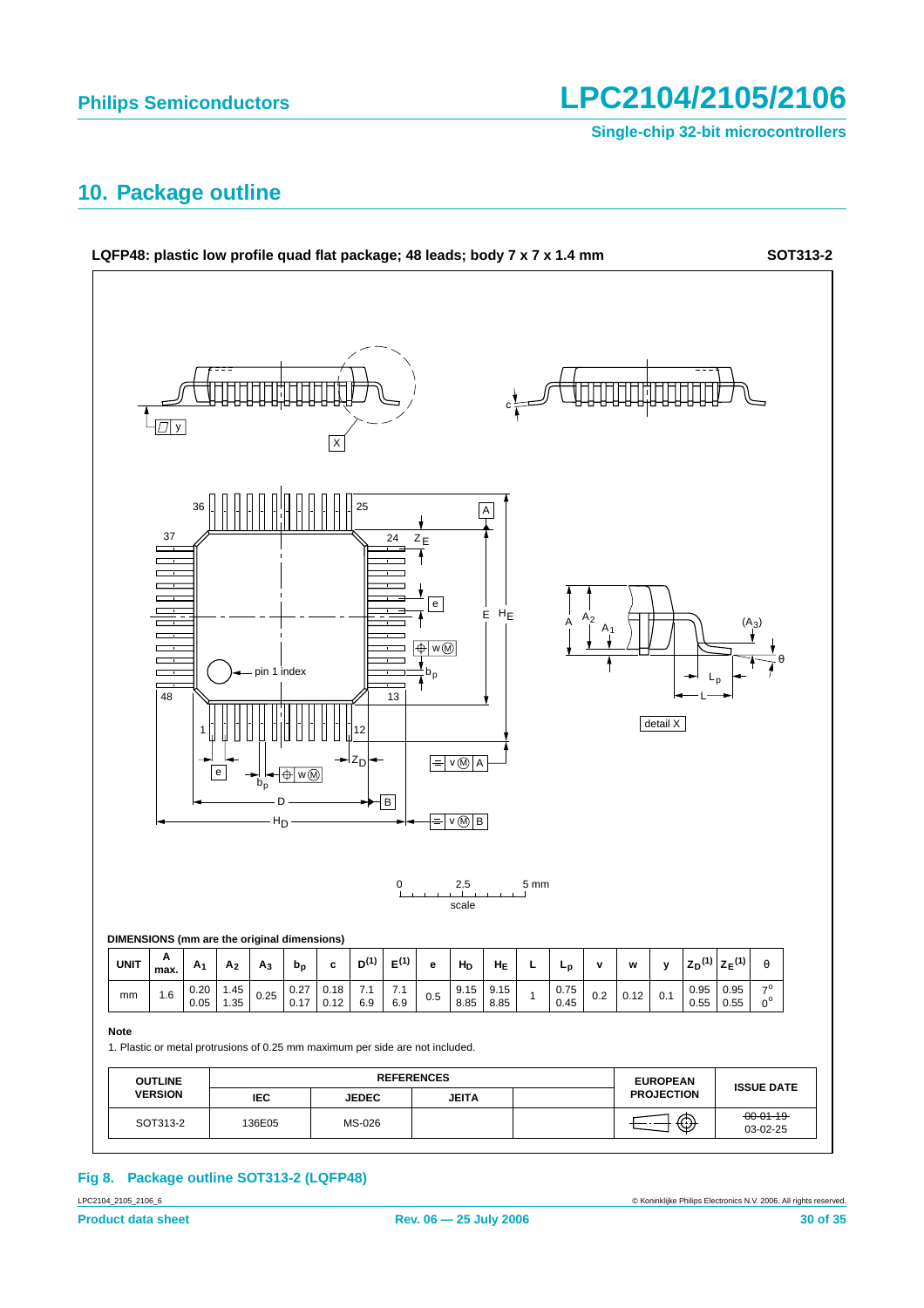**Single-chip 32-bit microcontrollers**

**SOT619-1**



#### **HVQFN48: plastic thermal enhanced very thin quad flat package; no leads; 48 terminals; body 7 x 7 x 0.85 mm**

**Fig 9. Package outline SOT619-1 (HVQFN48)**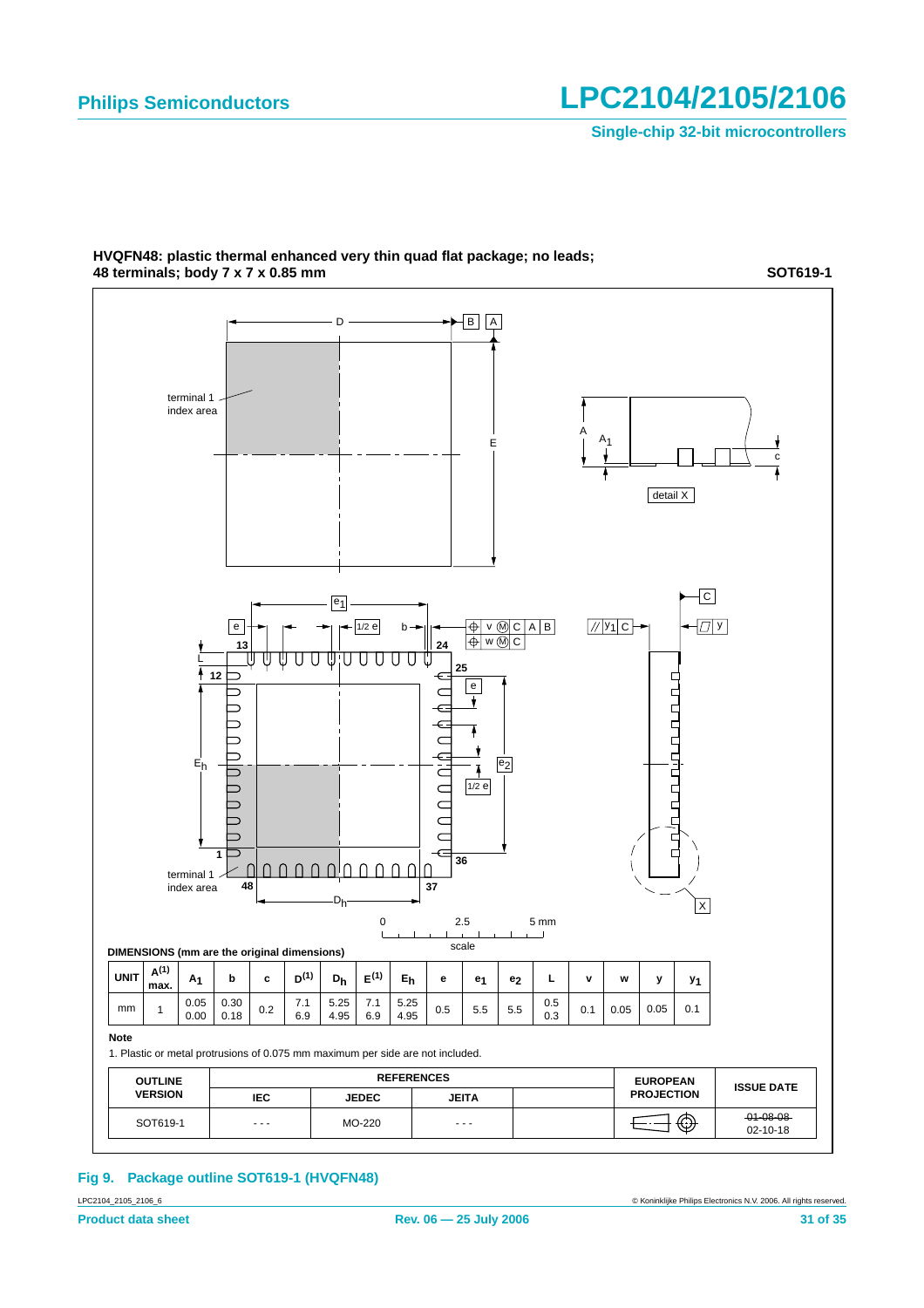**Single-chip 32-bit microcontrollers**

## <span id="page-31-0"></span>**11. Abbreviations**

| Table 11.   | <b>Abbreviations</b>                        |
|-------------|---------------------------------------------|
| Acronym     | <b>Description</b>                          |
| AMBA        | Advanced Microcontroller Bus Architecture   |
| <b>CPU</b>  | <b>Central Processing Unit</b>              |
| <b>DCC</b>  | Debug Communications Channel                |
| <b>FIFO</b> | First In, First Out                         |
| <b>GPIO</b> | General Purpose Input/Output                |
| <b>PLL</b>  | Phase-Locked Loop                           |
| <b>PWM</b>  | Pulse Width Modulator                       |
| <b>RAM</b>  | Random Access Memory                        |
| <b>SPI</b>  | Serial Peripheral Interface                 |
| SRAM        | Static Random Access Memory                 |
| <b>TTL</b>  | Transistor-Transistor Logic                 |
| <b>UART</b> | Universal Asynchronous Receiver/Transmitter |
| <b>VPB</b>  | <b>VLSI Peripheral Bus</b>                  |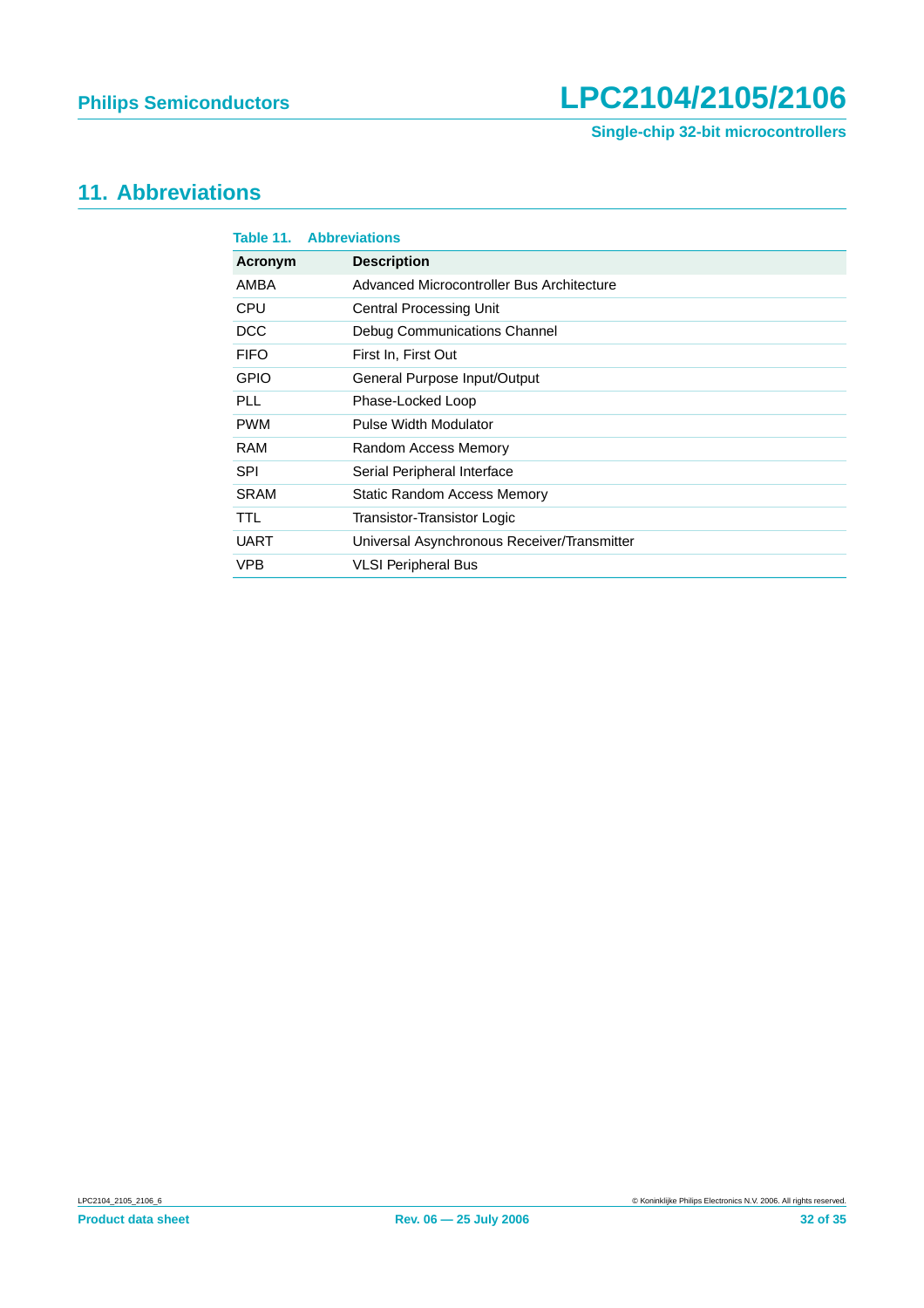# <span id="page-32-0"></span>**12. Revision history**

| <b>Table 12. Revision history</b> |              |                                                                                                                                               |                      |                      |
|-----------------------------------|--------------|-----------------------------------------------------------------------------------------------------------------------------------------------|----------------------|----------------------|
| <b>Document ID</b>                | Release date | Data sheet status                                                                                                                             | <b>Change notice</b> | <b>Supersedes</b>    |
| LPC2104 2105 2106 6               | 20060725     | Product data sheet                                                                                                                            | ٠                    | LPC2104 2105 2106-05 |
|                                   |              | • The format of this data sheet has been redesigned to comply with the new presentation and<br>information standard of Philips Semiconductors |                      |                      |
|                                   |              | Section 3 "Ordering information"; added new devices LPC2104FBD48/00,<br>LPC2105FBD48/00, LPC2106FBD48/00, and LPC2106FHN48/00.                |                      |                      |
| LPC2104_2105_2106-05              | 20041222     | Product data                                                                                                                                  |                      | LPC2104 2105 2106-04 |
| LPC2104 2105 2106-04              | 20040205     | Product data                                                                                                                                  | ٠                    | LPC2104 2105 2106-03 |
| LPC2104 2105 2106-03              | 20031007     | Product data                                                                                                                                  | ٠                    | LPC2104 2105 2106-02 |
| LPC2104 2105 2106-02              | 20030611     | Product data                                                                                                                                  |                      | LPC2104_2105_2106-01 |
| LPC2104 2105 2106-01              | 20030425     | Product data                                                                                                                                  | ٠                    |                      |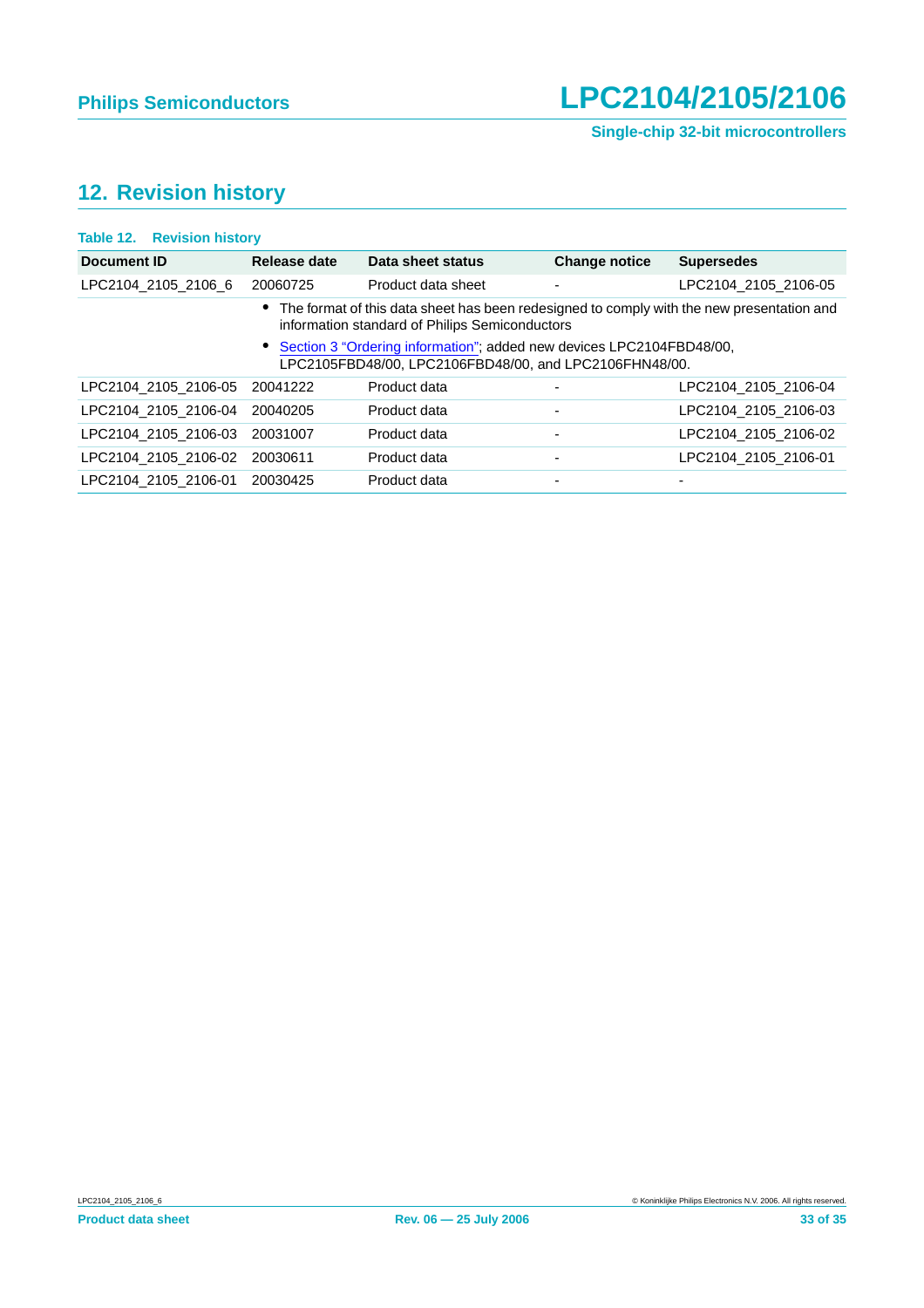## <span id="page-33-0"></span>**13. Legal information**

### <span id="page-33-1"></span>**13.1 Data sheet status**

| Document status <sup>[1][2]</sup> | Product status <sup>[3]</sup> | <b>Definition</b>                                                                     |
|-----------------------------------|-------------------------------|---------------------------------------------------------------------------------------|
| Objective [short] data sheet      | Development                   | This document contains data from the objective specification for product development. |
| Preliminary [short] data sheet    | Qualification                 | This document contains data from the preliminary specification.                       |
| Product [short] data sheet        | Production                    | This document contains the product specification.                                     |

[1] Please consult the most recently issued document before initiating or completing a design.

[2] The term 'short data sheet' is explained in section "Definitions".

[3] The product status of device(s) described in this document may have changed since this document was published and may differ in case of multiple devices. The latest product status information is available on the Internet at URL http://www.ser

#### <span id="page-33-2"></span>**13.2 Definitions**

**Draft —** The document is a draft version only. The content is still under internal review and subject to formal approval, which may result in modifications or additions. Philips Semiconductors does not give any representations or warranties as to the accuracy or completeness of information included herein and shall have no liability for the consequences of use of such information.

**Short data sheet —** A short data sheet is an extract from a full data sheet with the same product type number(s) and title. A short data sheet is intended for quick reference only and should not be relied upon to contain detailed and full information. For detailed and full information see the relevant full data sheet, which is available on request via the local Philips Semiconductors sales office. In case of any inconsistency or conflict with the short data sheet, the full data sheet shall prevail.

### <span id="page-33-3"></span>**13.3 Disclaimers**

**General —** Information in this document is believed to be accurate and reliable. However, Philips Semiconductors does not give any representations or warranties, expressed or implied, as to the accuracy or completeness of such information and shall have no liability for the consequences of use of such information.

**Right to make changes —** Philips Semiconductors reserves the right to make changes to information published in this document, including without limitation specifications and product descriptions, at any time and without notice. This document supersedes and replaces all information supplied prior to the publication hereof.

**Suitability for use —** Philips Semiconductors products are not designed, authorized or warranted to be suitable for use in medical, military, aircraft, space or life support equipment, nor in applications where failure or malfunction of a Philips Semiconductors product can reasonably be expected to result in personal injury, death or severe property or environmental damage. Philips Semiconductors accepts no liability for inclusion and/or use of Philips Semiconductors products in such equipment or applications and therefore such inclusion and/or use is at the customer's own risk.

**Applications —** Applications that are described herein for any of these products are for illustrative purposes only. Philips Semiconductors makes no representation or warranty that such applications will be suitable for the specified use without further testing or modification.

**Limiting values —** Stress above one or more limiting values (as defined in the Absolute Maximum Ratings System of IEC 60134) may cause permanent damage to the device. Limiting values are stress ratings only and operation of the device at these or any other conditions above those given in the Characteristics sections of this document is not implied. Exposure to limiting values for extended periods may affect device reliability.

**Terms and conditions of sale —** Philips Semiconductors products are sold subject to the general terms and conditions of commercial sale, as published at <http://www.semiconductors.philips.com/profile/terms>, including those pertaining to warranty, intellectual property rights infringement and limitation of liability, unless explicitly otherwise agreed to in writing by Philips Semiconductors. In case of any inconsistency or conflict between information in this document and such terms and conditions, the latter will prevail.

**No offer to sell or license —** Nothing in this document may be interpreted or construed as an offer to sell products that is open for acceptance or the grant, conveyance or implication of any license under any copyrights, patents or other industrial or intellectual property rights.

#### <span id="page-33-4"></span>**13.4 Trademarks**

Notice: All referenced brands, product names, service names and trademarks are the property of their respective owners.

**I 2C-bus —** logo is a trademark of Koninklijke Philips Electronics N.V.

## <span id="page-33-5"></span>**14. Contact information**

For additional information, please visit: **http://www.semiconductors.philips.com**

For sales office addresses, send an email to: **sales.addresses@www.semiconductors.philips.com**